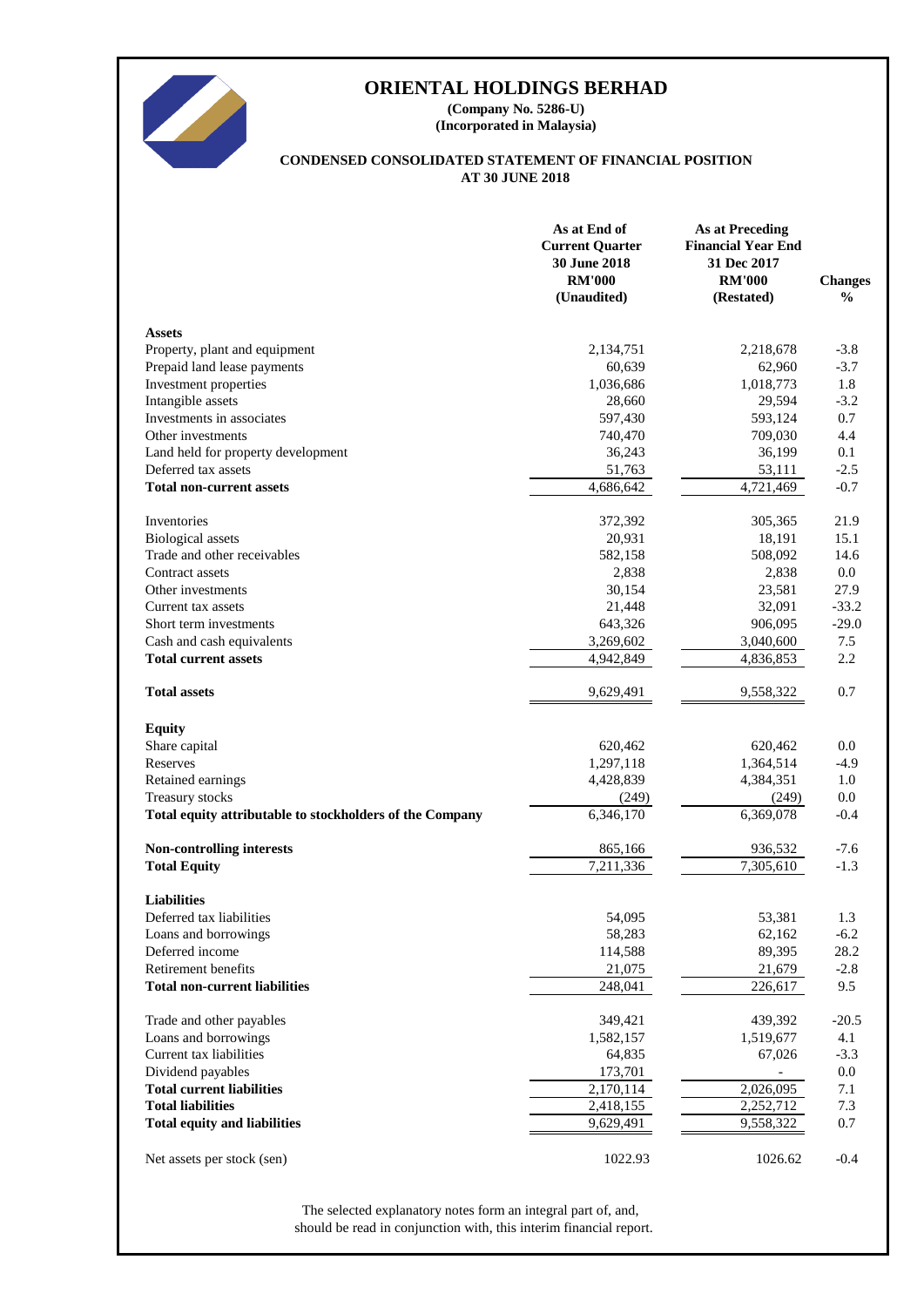|                                                                       | <b>Individual Quarter</b>                                          |                                                               |                  |                                                                                      | <b>Cumulative Quarters</b>                                                                    |                |  |
|-----------------------------------------------------------------------|--------------------------------------------------------------------|---------------------------------------------------------------|------------------|--------------------------------------------------------------------------------------|-----------------------------------------------------------------------------------------------|----------------|--|
|                                                                       | <b>Current</b><br>Year<br>Quarter<br>30 June 2018<br><b>RM'000</b> | Preceding<br>Year<br>Quarter<br>30 June 2017<br><b>RM'000</b> | <b>Changes</b>   | <b>Current Year</b><br>To Date<br>(Two quarters to<br>30 June 2018)<br><b>RM'000</b> | <b>Preceding Year</b><br><b>To Date</b><br>(Two quarters to<br>30 June 2017)<br><b>RM'000</b> | <b>Changes</b> |  |
|                                                                       | (Unaudited)                                                        | (Unaudited)                                                   | $\frac{0}{0}$    | (Unaudited)                                                                          | (Unaudited)                                                                                   | $\frac{6}{6}$  |  |
| <b>Revenue</b>                                                        | 1,874,329                                                          | 1,616,793                                                     | 15.9             | 3,355,052                                                                            | 3,314,878                                                                                     | $1.2\,$        |  |
| <b>Results from operating activities</b>                              | 229,241                                                            | 123,477                                                       | 85.7             | 272,757                                                                              | 220,102                                                                                       | 23.9           |  |
| Finance costs                                                         | (2,080)                                                            | (2,931)                                                       | $-29.0$          | (5,612)                                                                              | (5,583)                                                                                       | 0.5            |  |
| Share of profits after tax and non-controlling interest of associates | 24,594                                                             | (2,038)                                                       | $-1306.8$        | 37,343                                                                               | 3,881                                                                                         | 862.2          |  |
| <b>Profit before taxation</b>                                         | 251,755                                                            | 118,508                                                       | 112.4            | 304,488                                                                              | 218,400                                                                                       | 39.4           |  |
| Income tax expenses                                                   | (33, 663)                                                          | (14,196)                                                      | 137.1            | (59, 942)                                                                            | (46,955)                                                                                      | 27.7           |  |
| Profit from continuing operations                                     | 218,092                                                            | 104,312                                                       | 109.1            | 244,546                                                                              | 171,445                                                                                       | 42.6           |  |
| Other comprehensive (expense)/income, net of tax                      |                                                                    |                                                               |                  |                                                                                      |                                                                                               |                |  |
| Foreign currency translation differences for foreign operations       | (2,898)                                                            | (71, 422)                                                     | $-95.9$          | (139, 533)                                                                           | 5,863                                                                                         | $-2479.9$      |  |
| Fair value of financial assets                                        | 47,504                                                             | 25,865                                                        | 83.7             | 43,331                                                                               | 26,810                                                                                        | 61.6           |  |
| Share of other comprehensive expense of equity accounted associates   | $\overline{\phantom{a}}$                                           | $\overline{\phantom{a}}$                                      | $\boldsymbol{0}$ |                                                                                      | (219)                                                                                         | 100.0          |  |
| Other comprehensive income/(expense) for the period, net of tax       | 44,606                                                             | (45, 557)                                                     | $-197.9$         | (96,202)                                                                             | 32,454                                                                                        | $-396.4$       |  |
| Total comprehensive income for the period                             | 262,698                                                            | 58,755                                                        | 347.1            | 148,344                                                                              | 203,899                                                                                       | $-27.2$        |  |
| Profit/(Loss) attributable to:                                        |                                                                    |                                                               |                  |                                                                                      |                                                                                               |                |  |
| Stockholders of the Company                                           | 219,987                                                            | 114,360                                                       | 92.4             | 280,952                                                                              | 179,408                                                                                       | 56.6           |  |
| Non-controlling interests                                             | (1,895)                                                            | (10,048)                                                      | $-81.1$          | (36, 406)                                                                            | (7,963)                                                                                       | 357.2          |  |
| Profit for the period                                                 | 218,092                                                            | 104,312                                                       | 109.1            | 244,546                                                                              | 171,445                                                                                       | 42.6           |  |
| Total comprehensive income/(expense) attributable to:                 |                                                                    |                                                               |                  |                                                                                      |                                                                                               |                |  |
| Stockholders of the Company                                           | 263,233                                                            | 80,333                                                        | 227.7            | 213,556                                                                              | 217,455                                                                                       | $-1.8$         |  |
| Non-controlling interests                                             | (535)                                                              | (21,578)                                                      | $-97.5$          | (65,212)                                                                             | (13, 556)                                                                                     | 381.1          |  |
| Total comprehensive income for the period                             | 262,698                                                            | 58,755                                                        | 347.1            | 148,344                                                                              | 203,899                                                                                       | $-27.2$        |  |

| Weighted average number of stocks in issue ('000)                                  | 620,362                                                                                                                             | 620,362 |      | 620,362 | 620,362 |      |  |
|------------------------------------------------------------------------------------|-------------------------------------------------------------------------------------------------------------------------------------|---------|------|---------|---------|------|--|
| Basic earnings per stock (sen)<br>(based on the weighted average number of stocks) | 35.46                                                                                                                               | 18.43   | 92.4 | 45.29   | 28.92   | 56.6 |  |
|                                                                                    | The selected explanatory notes form an integral part of, and,<br>should be read in conjunction with, this interim financial report. |         |      |         |         |      |  |



# **ORIENTAL HOLDINGS BERHAD**

**(Company No. 5286-U) (Incorporated in Malaysia)**

#### **CONDENSED CONSOLIDATED STATEMENT OF PROFIT OR LOSS AND OTHER COMPREHENSIVE INCOME FOR THE PERIOD ENDED 30 JUNE 2018**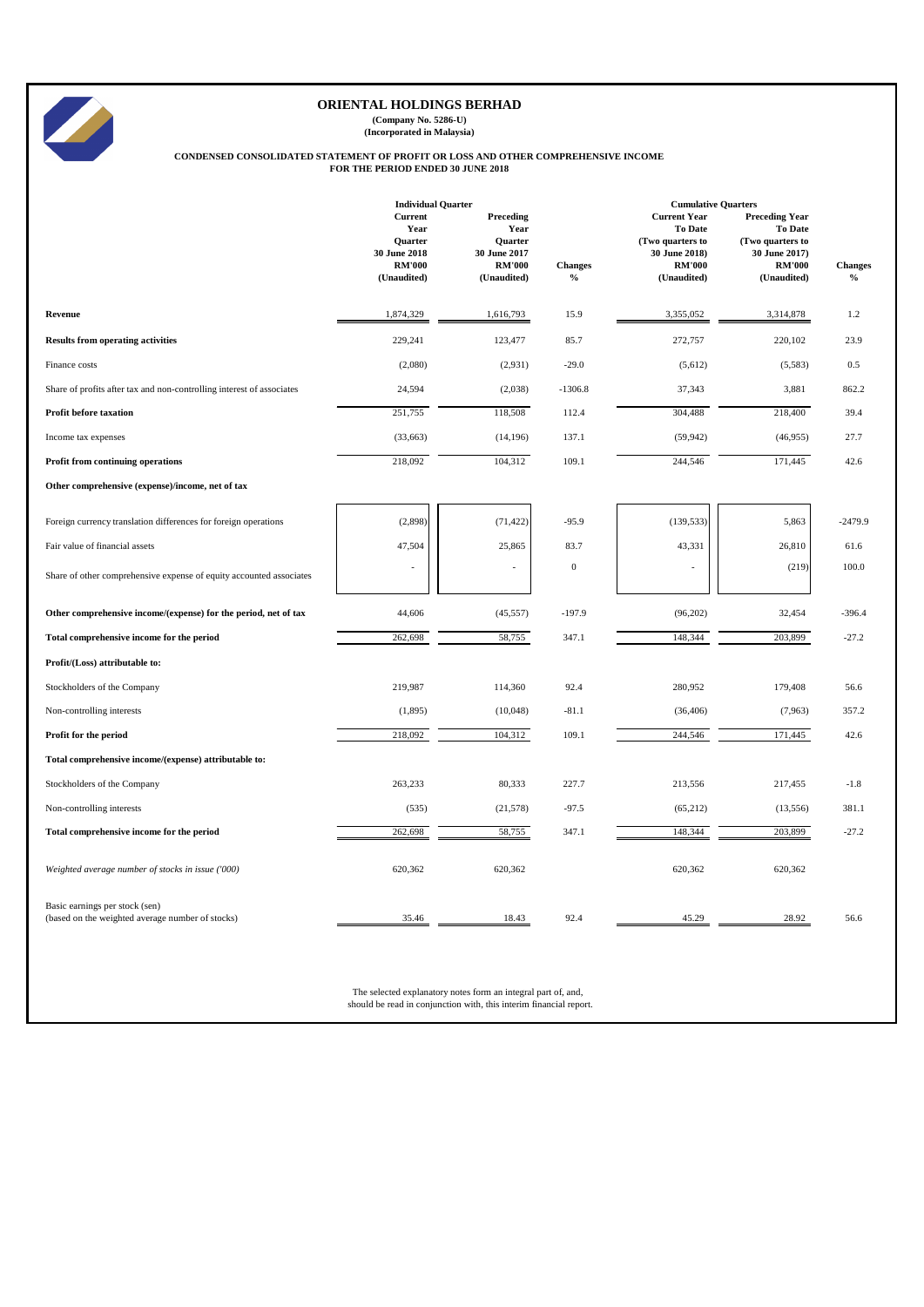# **Current Preceding Current Year Preceding Year Year Year To Date To Date Quarter Quarter (Two quarters to (Two quarters to 30 June 2018 30 June 2017 30 June 2018) 30 June 2017) RM'000 RM'000 RM'000 RM'000 (Unaudited) (Unaudited) (Unaudited) (Unaudited)** Included in the Total Comprehensive Income for the period are the followings : Interest income (20,020) (19,677) (41,912) (42,787) Other income including investment income (84,183) (30,877) (85,298) (31,446) Interest expense 2,080 2,931 5,583 Depreciation and amortisation 35,401 35,458 69,223 70,403  $Bad debts recovered$  (11) (154) Write down/(Reversal) of inventories 688 (12,871) 862 (12,871) 862 (12,871) Write off of property, plant and equipment 26 28 28 15 (Gain)/Loss on disposal of quoted/unquoted investments (124) (22,424) 282 (22,376) Gain on disposal of property, plant and equipment (619) (1,286) (1,124) (2,338) Impairment loss/(Reversal of impairment loss) on assets 5,395 (44) 5,142 191 Unrealised foreign exchange (gain)/loss (715) 13,165 97,922 57,081 Realised foreign exchange gain (3,179) (1,216) (2,015) (277) The selected explanatory notes form an integral part of, and, **ORIENTAL HOLDINGS BERHAD (Company No. 5286-U) (Incorporated in Malaysia) CONDENSED CONSOLIDATED STATEMENT OF PROFIT OR LOSS AND OTHER COMPREHENSIVE INCOME FOR THE PERIOD ENDED 30 JUNE 2018 Individual Quarter Cumulative Quarters**

should be read in conjunction with, this interim financial report.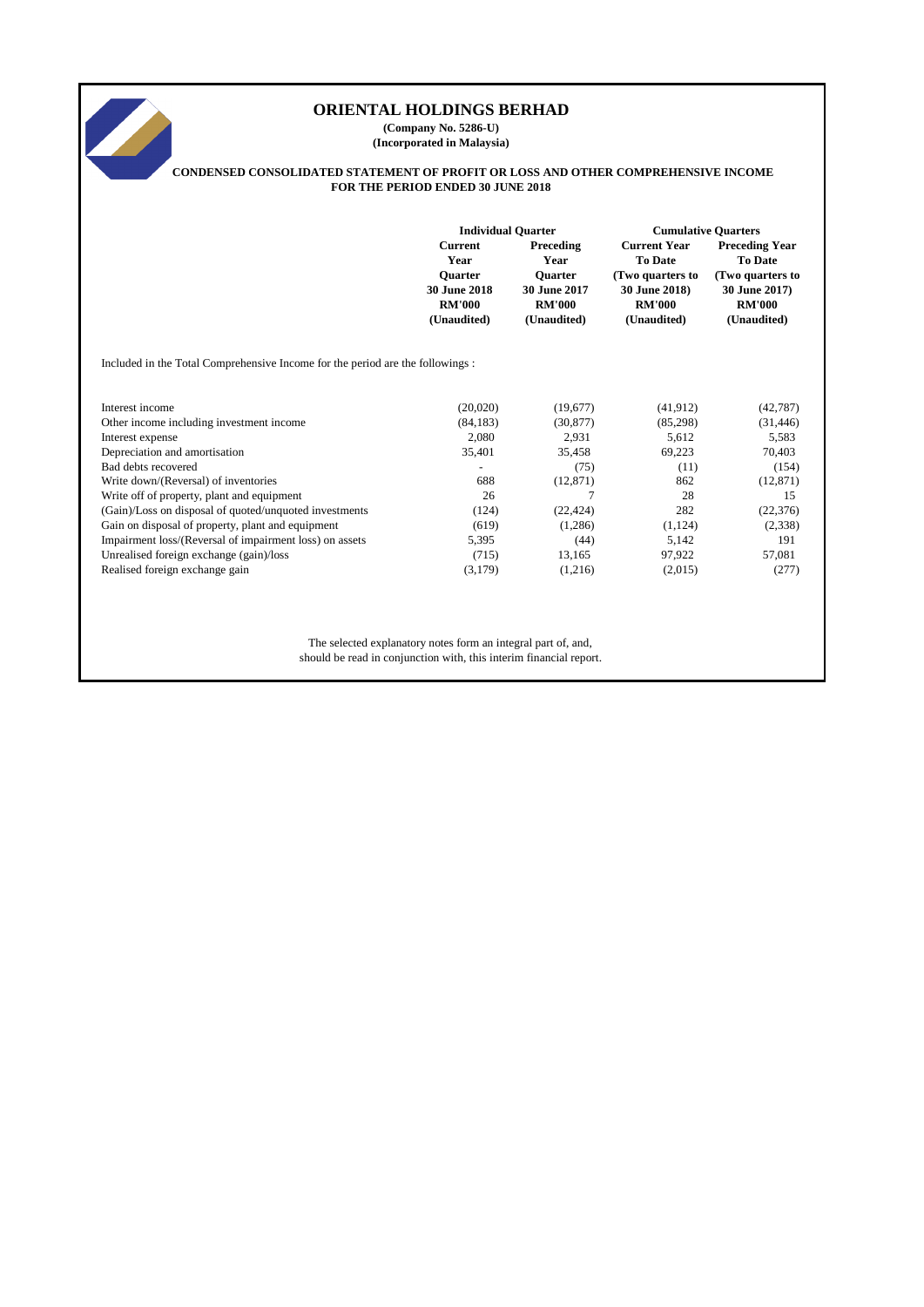|                                                                                                   |                                                                                            |                          | <b>ORIENTAL HOLDINGS BERHAD</b>       | (Company No. 5286-U)<br>(Incorporated in Malaysia) |                                             |                                                     |                          |                             |                    |                      |                              |                        |
|---------------------------------------------------------------------------------------------------|--------------------------------------------------------------------------------------------|--------------------------|---------------------------------------|----------------------------------------------------|---------------------------------------------|-----------------------------------------------------|--------------------------|-----------------------------|--------------------|----------------------|------------------------------|------------------------|
|                                                                                                   | CONDENSED CONSOLIDATED STATEMENT OF CHANGES IN EQUITY<br>FOR THE PERIOD ENDED 30 JUNE 2018 |                          |                                       |                                                    |                                             |                                                     |                          |                             |                    |                      |                              |                        |
|                                                                                                   |                                                                                            |                          |                                       |                                                    | Attributable to stockholders of the Company |                                                     |                          |                             |                    |                      |                              |                        |
|                                                                                                   |                                                                                            |                          |                                       | Non-distributable                                  |                                             |                                                     |                          | <b>Distributable</b>        |                    |                      |                              |                        |
|                                                                                                   | <b>Share</b><br>capital                                                                    | reserve                  | <b>Capital Translation</b><br>reserve | <b>Fair value</b><br>reserve                       | Capital<br>reserve                          | Asset<br>redemption revaluation Treasury<br>reserve | stocks                   | <b>Retained</b><br>earnings | Capital<br>reserve | <b>Total</b>         | Non-controlling<br>interests | <b>Total</b><br>equity |
|                                                                                                   |                                                                                            |                          |                                       |                                                    |                                             |                                                     |                          |                             |                    |                      |                              |                        |
| In thousands of RM<br>At 1 January 2017                                                           |                                                                                            |                          |                                       |                                                    |                                             |                                                     |                          |                             |                    |                      |                              |                        |
| As previously stated<br>Effects on adoption of MFRSs                                              | 620,394<br>$\overline{\phantom{a}}$                                                        | 2,172<br>(2,172)         | 1,016,084<br>$\sim$                   | 85,035<br>303,520                                  | 68                                          | 474<br>(474)                                        | (249)<br>$\sim$          | 4,103,638<br>13,763         | 40,248<br>$\sim$   | 5,867,864<br>314,637 | 951,046<br>8,866             | 6,818,910<br>323,503   |
| At 1 January 2017, restated                                                                       | 620,394                                                                                    | $\blacksquare$           | 1,016,084                             | 388,555                                            | 68                                          |                                                     | (249)                    | 4,117,401                   | 40,248             | 6,182,501            | 959,912                      | 7,142,413              |
| Foreign currency translation differences for foreign operations<br>Fair value of financial assets |                                                                                            |                          | 14,581                                | $\sim$<br>23,685                                   |                                             |                                                     |                          |                             |                    | 14,581<br>23,685     | (8,718)<br>3,125             | 5,863<br>26,810        |
| Share of other comprehensive expense of equity accounted associates                               |                                                                                            |                          |                                       | (219)                                              |                                             |                                                     |                          |                             |                    | (219)                |                              | (219)                  |
| Total other comprehensive income for the year                                                     |                                                                                            |                          | 14,581                                | 23,466                                             |                                             |                                                     |                          |                             |                    | 38,047               | (5,593)                      | 32,454                 |
| Profit/(Loss) for the year                                                                        |                                                                                            |                          |                                       |                                                    |                                             |                                                     |                          | 179,408                     | $\sim$             | 179,408              | (7,963)                      | 171,445                |
| Total comprehensive income for the year                                                           | $\sim$                                                                                     |                          | 14,581                                | 23,466                                             |                                             |                                                     | $\sim$                   | 179,408                     | $\sim$             | 217,455              | (13, 556)                    | 203,899                |
| Dividends to stockholders                                                                         |                                                                                            |                          | $\overline{\phantom{a}}$              |                                                    |                                             |                                                     | $\overline{\phantom{a}}$ | (86, 851)                   | $\sim$             | (86, 851)            | $\blacksquare$               | (86, 851)              |
| Dividends paid to non-controlling interests<br>Liquidation of a subsidiary                        |                                                                                            |                          |                                       |                                                    |                                             |                                                     |                          |                             |                    |                      | (16,266)<br>(84)             | (16, 266)<br>(84)      |
| Total contribution from owners                                                                    |                                                                                            | $\sim$                   | $\overline{\phantom{a}}$              |                                                    |                                             |                                                     | $\blacksquare$           | (86, 851)                   |                    | (86, 851)            | (16,350)                     | (103, 201)             |
| Transfer in accordance with Section 618(2) of the Companies Act 2016                              | 68                                                                                         | $\sim$                   | $\sim$                                |                                                    | (68)                                        |                                                     | $\overline{\phantom{a}}$ | $\sim$                      | $\sim$             |                      |                              |                        |
| At 30 June 2017                                                                                   | 620,462                                                                                    |                          | 1,030,665                             | 412,021                                            |                                             |                                                     | (249)                    | 4,209,958                   | 40,248             | 6,313,105            | 930,006                      | 7,243,111              |
| In thousands of RM<br>At 1 January 2018                                                           |                                                                                            |                          |                                       |                                                    |                                             |                                                     |                          |                             |                    |                      |                              |                        |
| As previously stated                                                                              | 620,462                                                                                    | 2,172                    | 895,976                               | 123,889                                            |                                             | 474                                                 | (249)                    | 4,373,753                   | 40,248             | 6,056,725            | 930,060                      | 6,986,785              |
| Effects on adoption of MFRSs                                                                      | $\sim$                                                                                     | (2,172)                  | $\sim$                                | 304,401                                            |                                             | (474)                                               | $\sim$                   | 10,598                      | $\sim$             | 312,353              | 6,472                        | 318,825                |
| At 1 January 2018, restated                                                                       | 620,462                                                                                    | $\sim$                   | 895,976                               | 428,290                                            |                                             |                                                     | (249)                    | 4,384,351                   | 40,248             | 6,369,078            | 936,532                      | 7,305,610              |
| Foreign currency translation differences for foreign operations                                   |                                                                                            |                          | (113,507)                             | $\sim$                                             |                                             |                                                     |                          |                             | $\sim$             | (113,507)            | (26,026)                     | (139, 533)             |
| Fair value of financial assets                                                                    |                                                                                            |                          |                                       | 46,111                                             |                                             |                                                     |                          |                             |                    | 46,111               | (2,780)                      | 43,331                 |
| Total other comprehensive expense for the year                                                    |                                                                                            |                          | (113,507)                             | 46,111                                             |                                             |                                                     |                          |                             | $\sim$             | (67, 396)            | (28, 806)                    | (96,202)               |
| Profit/(Loss) for the year                                                                        |                                                                                            |                          |                                       |                                                    |                                             |                                                     |                          | 280,952                     | $\sim$             | 280,952              | (36, 406)                    | 244,546                |
| Total comprehensive (expense)/income for the year                                                 | $\sim$                                                                                     | $\sim$                   | (113,507)                             | 46,111                                             | $\sim$ .                                    | $\sim$                                              | $\sim$                   | 280,952                     | $\sim$             | 213,556              | (65,212)                     | 148,344                |
| Dividends to stockholders                                                                         |                                                                                            |                          |                                       |                                                    |                                             |                                                     | $\blacksquare$           | (210, 923)                  | $\sim$             | (210, 923)           | $\sim$                       | (210, 923)             |
| Dividends paid to non-controlling interests<br>Issuance of preference share by associate company  |                                                                                            |                          |                                       |                                                    |                                             |                                                     |                          | 490                         | $\sim$             | 490                  | (8,195)                      | (8,195)<br>490         |
| Distribution of dividends by associate to preference shareholder                                  |                                                                                            |                          |                                       |                                                    |                                             |                                                     |                          | (19,600)                    | $\sim$<br>$\sim$   | (19,600)             | $\sim$                       | (19,600)               |
| Acquisition of non-controlling interests                                                          |                                                                                            |                          |                                       |                                                    |                                             |                                                     |                          | (6, 431)                    | $\sim$             | (6, 431)             | 2,041                        | (4,390)                |
| Total distribution to owners                                                                      | $\overline{\phantom{a}}$                                                                   | $\overline{\phantom{a}}$ |                                       |                                                    |                                             |                                                     |                          | (236, 464)                  |                    | (236, 464)           | (6, 154)                     | (242, 618)             |
| At 30 June 2018                                                                                   | 620,462                                                                                    | $\sim$                   | 782,469                               | 474,401                                            | $\sim$                                      |                                                     | (249)                    | 4,428,839                   | 40,248             | 6,346,170            | 865,166                      | 7,211,336              |

Effective from 31 January 2017, the new Companies Act 2016 ("the Act") abolished the concept of authorised share capital and par value of share capital. Consequently, the credit balance of the share premium and capital red become part of the Company's share capital pursuant to the transitional provision set out in Section 618(2) of the Act. Notwithstanding this provision, the Company may within 24 months from the commencement of the Act, use purposes as set out in Section 618(3) of the Act. There is no impact on the numbers of ordinary stocks in issue or the relative entitlement of any of the stockholders as a result of this transition.

> The selected explanatory notes form an integral part of, and, should be read in conjunction with, this interim financial report.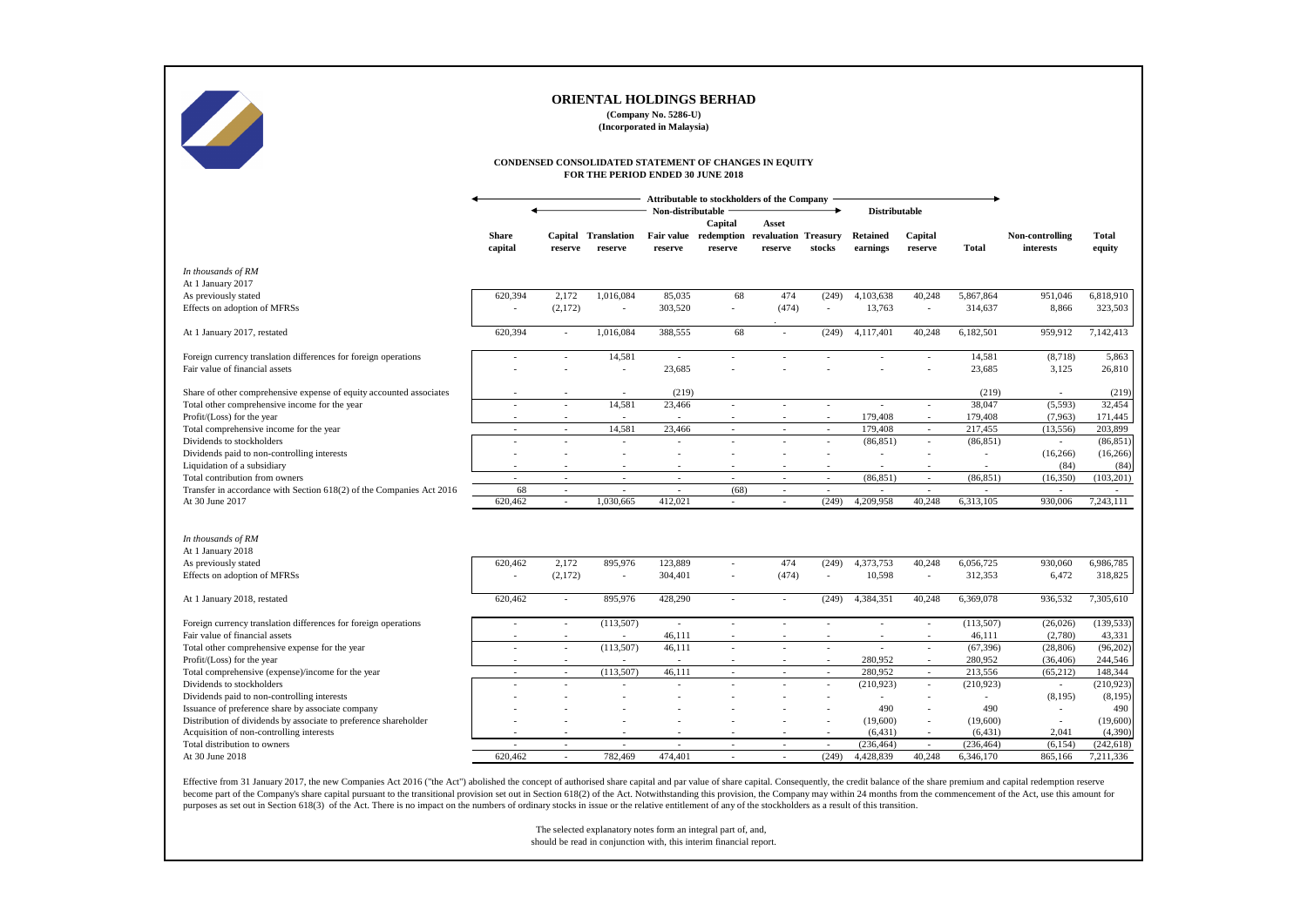# **ORIENTAL HOLDINGS BERHAD**

**(Company No. 5286-U) (Incorporated in Malaysia)**

# **CONDENSED CONSOLIDATED STATEMENT OF CASH FLOWS FOR THE PERIOD ENDED 30 JUNE 2018**

|                                                    | <b>Current Year</b><br><b>To Date</b><br>(Two quarters to<br>30 June 2018)<br><b>RM'000</b><br>(Unaudited) | <b>Preceding Year</b><br><b>To Date</b><br>(Two quarters to<br>30 June 2017)<br><b>RM'000</b><br>(Unaudited) |
|----------------------------------------------------|------------------------------------------------------------------------------------------------------------|--------------------------------------------------------------------------------------------------------------|
| <b>CASH FLOWS FROM OPERATING ACTIVITIES</b>        |                                                                                                            |                                                                                                              |
| Profit before tax                                  | 304,488                                                                                                    | 218,400                                                                                                      |
| Adjustments for:                                   |                                                                                                            |                                                                                                              |
| Non-cash items                                     | 174,960                                                                                                    | 127,334                                                                                                      |
| Non-operating items                                | (159, 783)                                                                                                 | (97, 246)                                                                                                    |
| Operating profit before working capital changes    | 319,665                                                                                                    | 248,488                                                                                                      |
| Changes in working capital                         | (204, 038)                                                                                                 | 194,941                                                                                                      |
| Cash flow from operating activities                | 115,627                                                                                                    | 443,429                                                                                                      |
| Dividend received, net                             | 95,422                                                                                                     | 35,013                                                                                                       |
| Tax paid                                           | (50,072)                                                                                                   | (40, 688)                                                                                                    |
| Interest paid                                      | (4,516)                                                                                                    | (5,960)                                                                                                      |
| Payment of retirement benefits                     | (159)                                                                                                      | (150)                                                                                                        |
| Net cash flows from operating activities           | 156,302                                                                                                    | 431,644                                                                                                      |
| <b>CASH FLOWS FROM INVESTING ACTIVITIES</b>        |                                                                                                            |                                                                                                              |
| Capital expenditure                                | (97, 749)                                                                                                  | (254, 172)                                                                                                   |
| Purchase of investments                            | (34, 964)                                                                                                  | (123, 301)                                                                                                   |
| Proceeds from disposal of investments              | 32,381                                                                                                     | 66,387                                                                                                       |
| Interest received                                  | 40,821                                                                                                     | 42,117                                                                                                       |
| Additions of deferred expenditure                  | (44)                                                                                                       | (46)                                                                                                         |
| Acquisition of interest in existing subsidiaries   | (4,390)                                                                                                    |                                                                                                              |
| Decrease/(Increase) in short term investments, net | 239,031                                                                                                    | (137, 239)                                                                                                   |
| Net cash flows from/(used in) investing activities | 175,086                                                                                                    | (406, 254)                                                                                                   |
|                                                    |                                                                                                            |                                                                                                              |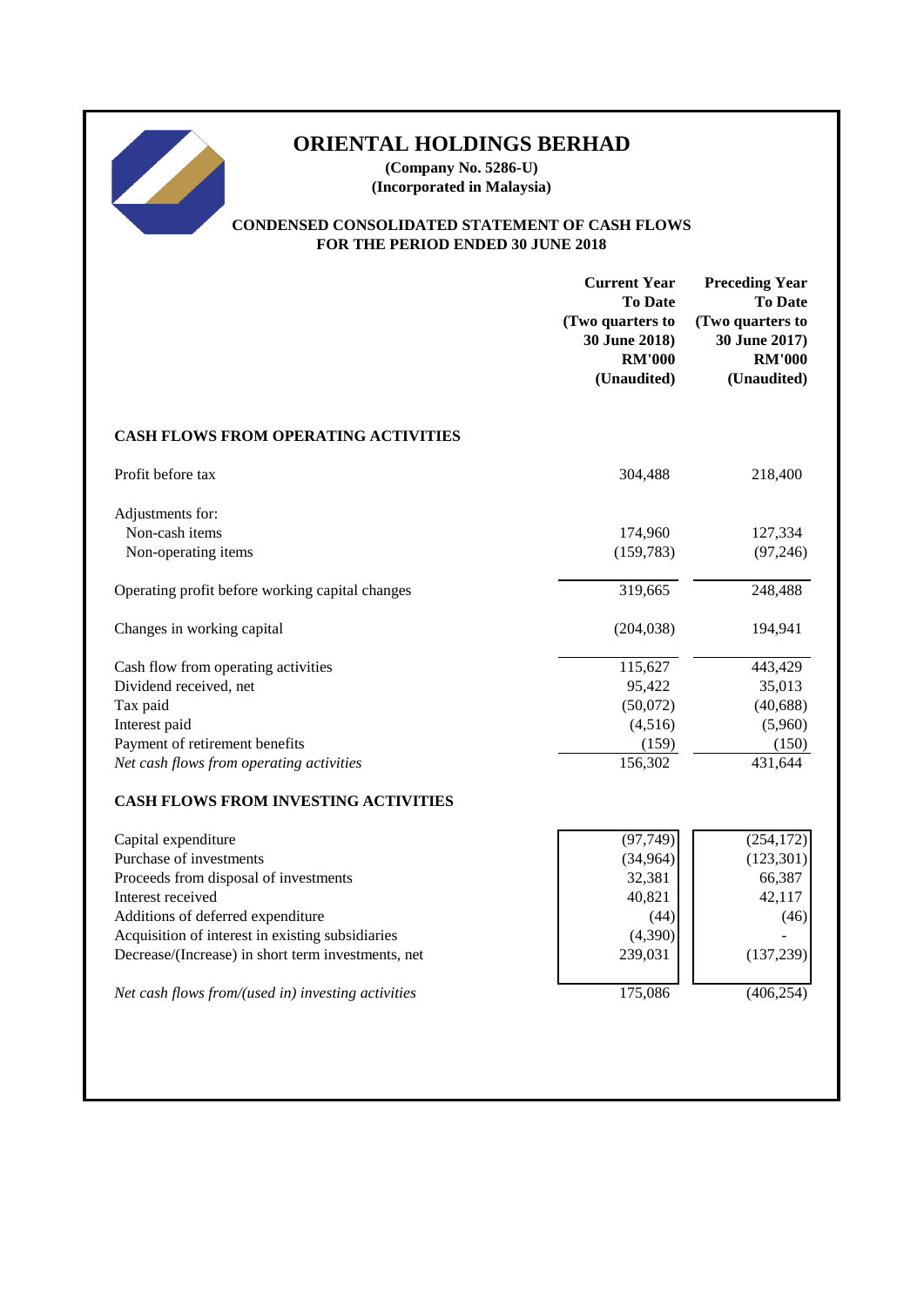| <b>CONSOLIDATED STATEMENT OF CASH FLOWS (Cont'd)</b>                                 | <b>Current Year</b><br><b>To Date</b><br>(Two quarters to<br>30 June 2018)<br><b>RM'000</b><br>(Unaudited) | <b>Preceding Year</b><br><b>To Date</b><br>(Two quarters to<br>30 June 2017)<br><b>RM'000</b><br>(Unaudited) |
|--------------------------------------------------------------------------------------|------------------------------------------------------------------------------------------------------------|--------------------------------------------------------------------------------------------------------------|
| <b>CASH FLOWS FROM FINANCING ACTIVITIES</b>                                          |                                                                                                            |                                                                                                              |
| Bank borrowings (net)<br>Dividends paid to stockholders                              | 25,720<br>(37, 222)                                                                                        | 223,698<br>(37, 222)                                                                                         |
| Fixed deposits pledged for banking facilities<br>Dividends paid to minority interest | 16,825<br>(8, 195)                                                                                         | 14,922<br>(16, 266)                                                                                          |
| Net cash flows (used in)/from financing activities                                   | (2,872)                                                                                                    | 185,132                                                                                                      |
| Net increase in cash and cash equivalents                                            | 328,516                                                                                                    | 210,522                                                                                                      |
| Cash and cash equivalents at 1 January                                               | 2,375,587                                                                                                  | 2,192,937                                                                                                    |
| Effects of exchange rates on cash and cash equivalents                               | (82, 689)                                                                                                  | (23, 823)                                                                                                    |
| Cash and cash equivalents at 30 June (Note 1)                                        | 2,621,414                                                                                                  | 2,379,636                                                                                                    |
| <b>NOTE</b>                                                                          |                                                                                                            |                                                                                                              |
| 1 Cash and cash equivalents consist of: -                                            | <b>RM'000</b>                                                                                              | <b>RM'000</b>                                                                                                |
| Cash and bank balances                                                               | 879,712                                                                                                    | 1,204,101                                                                                                    |
| Fixed deposits                                                                       | 2,248,981                                                                                                  | 1,699,115                                                                                                    |
| Unit trust money market funds                                                        | 140,909                                                                                                    | 88,993                                                                                                       |
|                                                                                      | 3,269,602                                                                                                  | 2,992,209                                                                                                    |
| Less:<br>Deposits pledged                                                            | (648, 188)                                                                                                 | (612, 573)                                                                                                   |
|                                                                                      | 2,621,414                                                                                                  | 2,379,636                                                                                                    |

should be read in conjunction with, this interim financial report. The selected explanatory notes form an integral part of, and,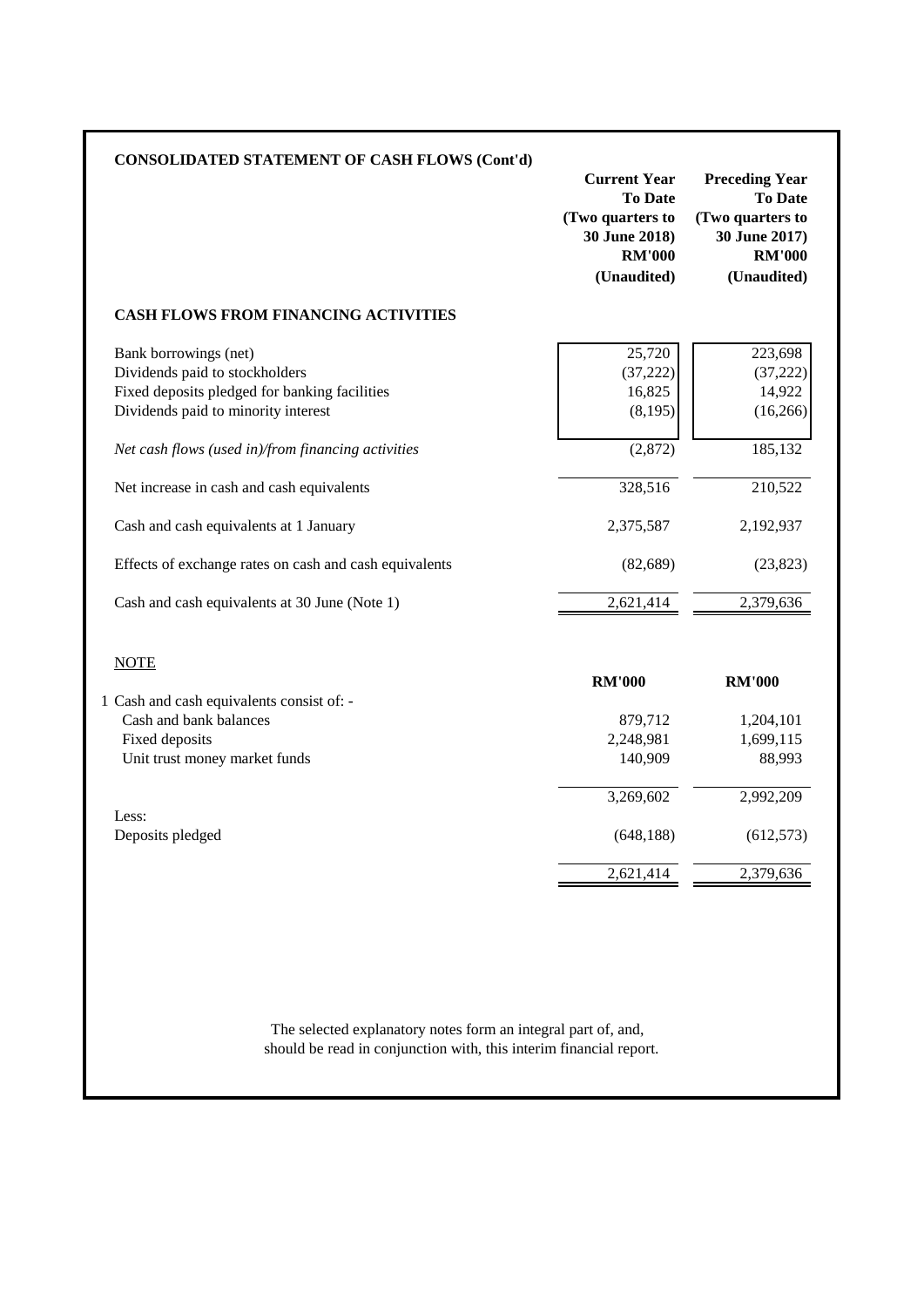## **SELECTED EXPLANATORY NOTES TO THE INTERIM FINANCIAL REPORT 30 JUNE 2018**

#### **1. Basis of Preparation**

The interim financial report is unaudited and has been prepared in compliance with MFRS 134, Interim Financial Reporting and the additional disclosure requirements as in Part A of Appendix 9B of the Revised Listing Requirements.

The interim financial report should be read in conjunction with the most recent annual audited financial statements of the Group for the year ended 31 December 2017. These explanatory notes provide an explanation of events and transactions that are significant to an understanding of the changes in the financial position and performance of the Group since the year ended 31 December 2017.

The financial statements of the Group for the financial period ended 31 March 2018 are the first set of financial statements prepared in accordance with the Malaysian Financial Reporting Standards ("MFRS') Framework. The date of transition to the MFRS Framework was on 1 January 2017.

The accounting policies and methods of computation adopted by the Group in this interim financial report are consistent with the most recent annual audited financial statements for the year ended 31 December 2017 except for the adoption of the following new and revised MFRSs, IC Interpretations and Amendments which are effective from the annual period on or after 1 January 2018. The changes in accounting policies ae also expected to be reflected in the Group's consolidated financial statements as at and for the year ending 31 December 2018. The adoption of these standards, amendments and interpretations has no material impact to these interim financial statements, other than as disclosed below:

#### (i) MFRS 1, *First-time Adoption of Malaysian Financial Reporting Standards*

#### a) Deemed cost of property, plant and equipment

In the prior years, land and buildings of the Company was measured at revalued amount. The revaluation of the land and buildings was done in 1978 as part of a restructuring event in that year. The Group availed the transitional provisions issued by the Malaysian Accounting Standards Board to have the 1978 revalued assets of land and buildings continue to be stated at their existing carrying amounts less accumulated depreciation. As permitted in MFRS 1, the Company has treated the revalued amount at the date of transition as the deemed cost of the land and buildings. The related revaluation reserve of the previous revaluation has been transferred to retained earnings at the date of transition.

#### (ii) MFRS 9, *Financial Instruments*

On the adoption of MFRS 9, the Group assessed the financial assets and liabilities for the classification and measurement, impairment and hedge accounting. In respect of impairment of financial assets, MFRS 9 replaces the "incurred loss" model in MFRS 139 with an "expected credit loss" model. The new impairment model applies to financial assets measured at amortised cost, contract assets and debt instruments measured at fair value through other comprehensive income, but not to investments in equity instruments. MFRS 9 also requires unquoted investments in equity instruments to be measured at fair value, with changes in fair value recognised in other comprehensive income. The change in accounting policies was applied retrospectively.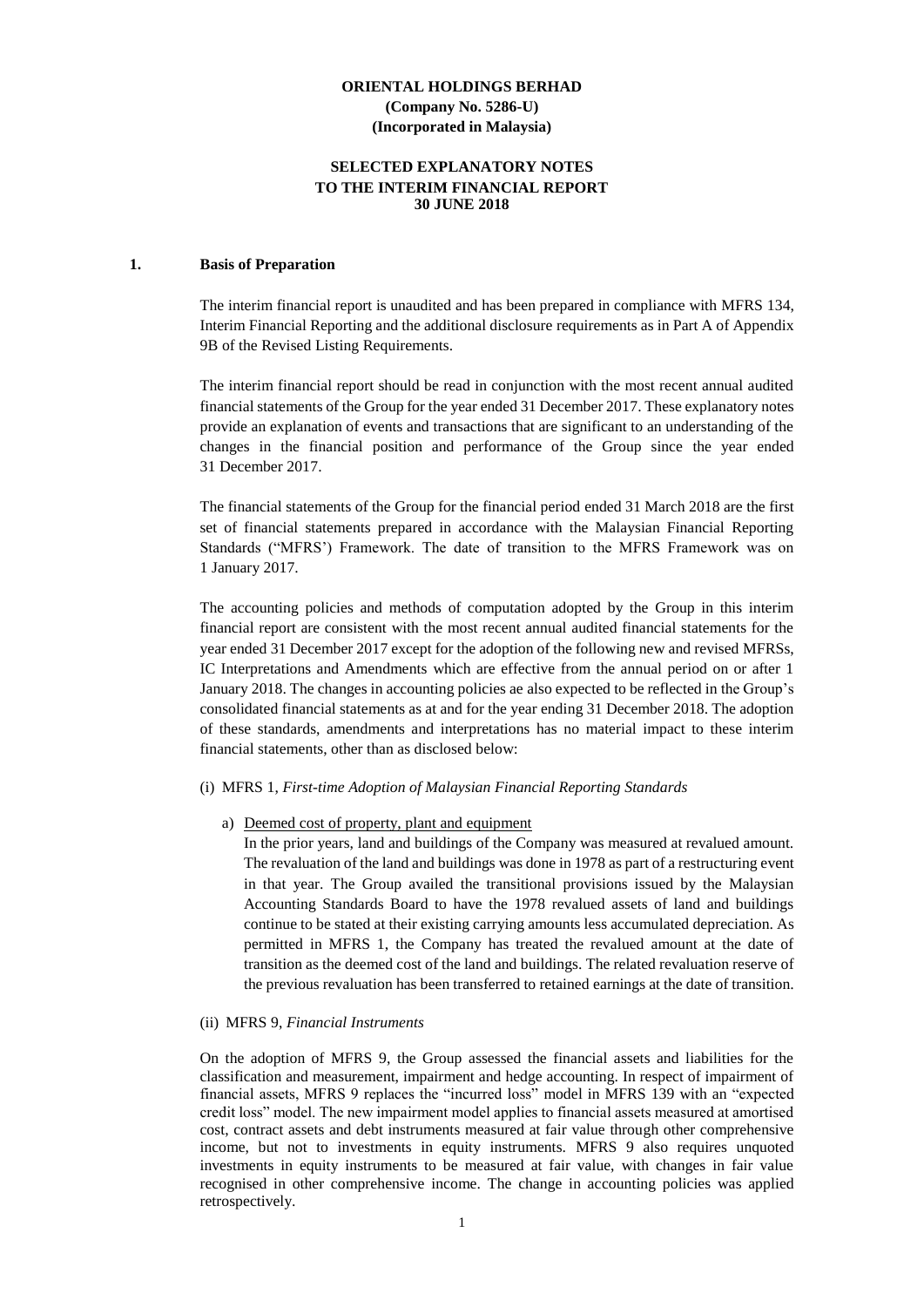#### **SELECTED EXPLANATORY NOTES TO THE INTERIM FINANCIAL REPORT 30 JUNE 2018 (Cont'd)**

#### **1. Basis of Preparation (Cont'd)**

#### (iii) MFRS 15, *Revenue from Contracts with Customers*

MFRS 15 establishes a new five-step model that will apply to revenue arising from contracts with customers, MFRS 15 will supersede the current revenue recognition guidance including MFRS 118 Revenue, MFRS 111 Construction Contracts and the related interpretations when it becomes effective.

The core principle of MFRS 15 is that an entity should recognise revenue which depict the transfer of promised goods or services to customers in an amount that reflects the consideration to which the entity expects to be entitled in exchange for those goods or services.

Under MFRS 15, an entity recognises revenue when (or as) a performance obligation is satisfied, i.e. when "control" of the goods or services underlying the particular performance obligation is transferred to the customers.

Upon adoption of MFRS 15, the Group recognises the revenue from contracts with customers when or as the Group transfers goods or services to a customer, measured at the amount to which the Group expects to be entitled, according to the term and condition stipulated in the contracts with customers. Depending on whether certain criteria are met, revenue is recognised over time, in a manner that depicts the Group's performance; or at a point in time, when control of the goods or services is transferred to the customers.

#### (iv) MFRS 141*, Agriculture*

#### a) Bearer plants

The amendments to MFRS 116 and MFRS 141 Agriculture: Bearer Plants change the accounting requirements for biological assets that meet the definition of bearer plants. Under the amendments, biological assets that meet the definition of bearer plants will be within the scope of MFRS 116. After initial recognition, bearer plants will now be measured under MFRS 116 using the cost model.

#### b) Biological assets

Prior to the adoption of the Amendments to MFRS 116 and MFRS 141 Agriculture: Bearer Plants, agricultural produce which form part of the bearer plants were not recognised. With the adoption of the Amendments to MFRS 116 and MFRS 141, the biological assets within the scope of MFRS 141 are measured at fair value less costs to sell. The changes in fair value less costs to sell of the biological assets was recognised in profit or loss.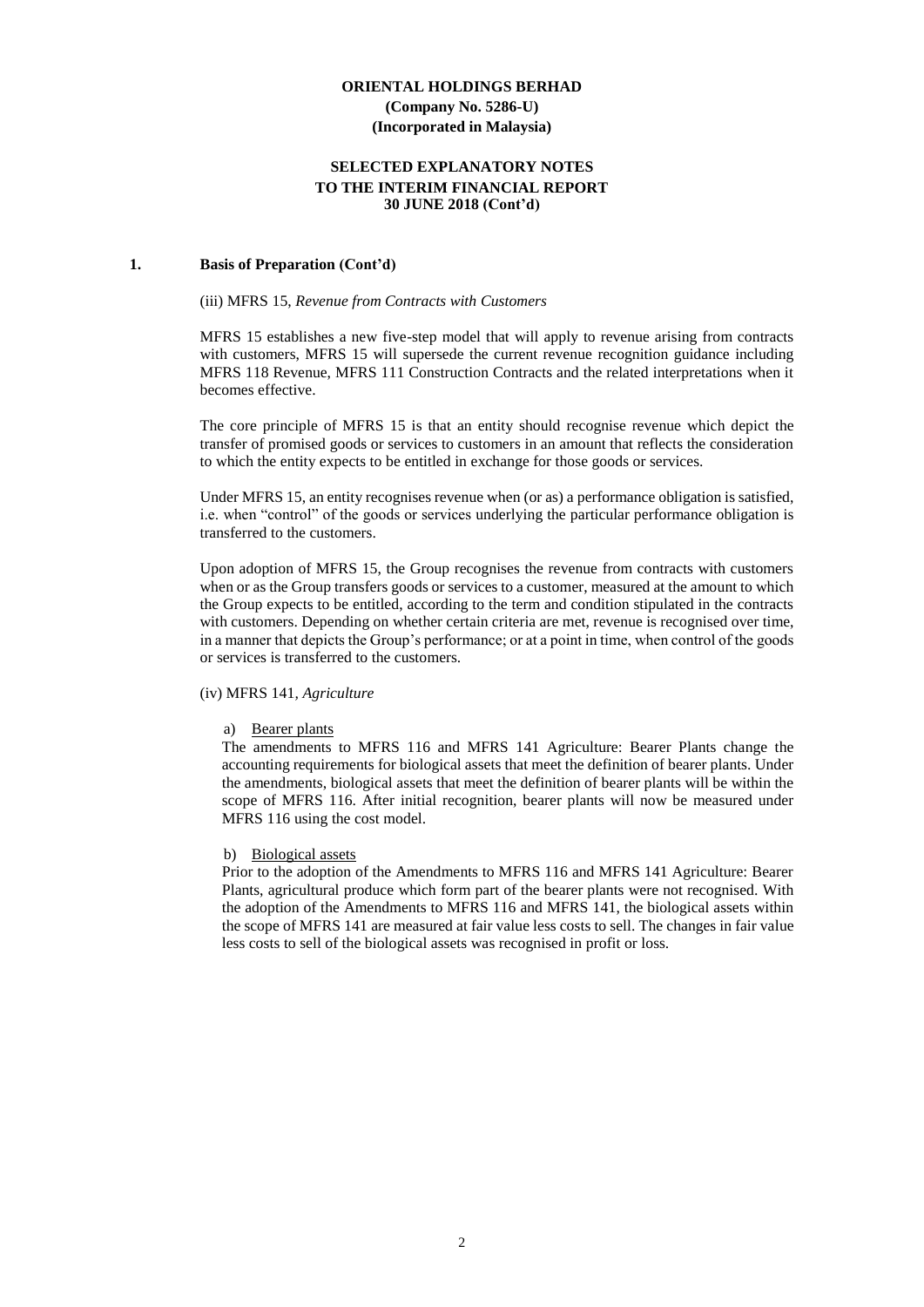# **SELECTED EXPLANATORY NOTES TO THE INTERIM FINANCIAL REPORT 30 JUNE 2018 (Cont'd)**

# **1. Basis of Preparation (Cont'd)**

In summary, impact of MFRS 1, 9, 15 and 141 adoptions are as follows:

#### i) Reconciliation of equity as at 31 December 2017

|                                     | Previously | Effects of   |             |
|-------------------------------------|------------|--------------|-------------|
|                                     | reported   | adoption of  | Reported    |
|                                     | under FRSs | <b>MFRSs</b> | under MFRSs |
|                                     | RM'000     | RM'000       | RM'000      |
| <b>Assets</b>                       |            |              |             |
| Property, plant and equipment       | 1,529,816  | 688,862      | 2,218,678   |
| Biological assets (non-current)     | 688,862    | (688, 862)   |             |
| Other investments                   | 393,234    | 315,796      | 709,030     |
| Inventories                         | 304,247    | 1,118        | 305,365     |
| Property development costs          | 3,228      | (3,228)      |             |
| Biological assets (current)         |            | 18,191       | 18,191      |
| Contract assets                     |            | 2,838        | 2,838       |
| Impact to assets                    | 2,919,387  | 334,715      | 3,254,102   |
| <b>Total equity and liabilities</b> |            |              |             |
| <b>Reserves</b>                     | 1,062,759  | 301,755      | 1,364,514   |
| Retained earnings                   | 4,373,753  | 10,598       | 4,384,351   |
| Non-controlling interests           | 930,060    | 6,472        | 936,532     |
| Deferred tax liabilities            | 31,921     | 21,460       | 53,381      |
| Provisions                          | 88,317     | (88, 317)    |             |
| Deferred income                     | 4,727      | 84,668       | 89,395      |
| Trade and other payables            | 441,313    | (1,921)      | 439,392     |
| Impact to equity and liabilities    | 6,932,850  | 334,715      | 7,267,565   |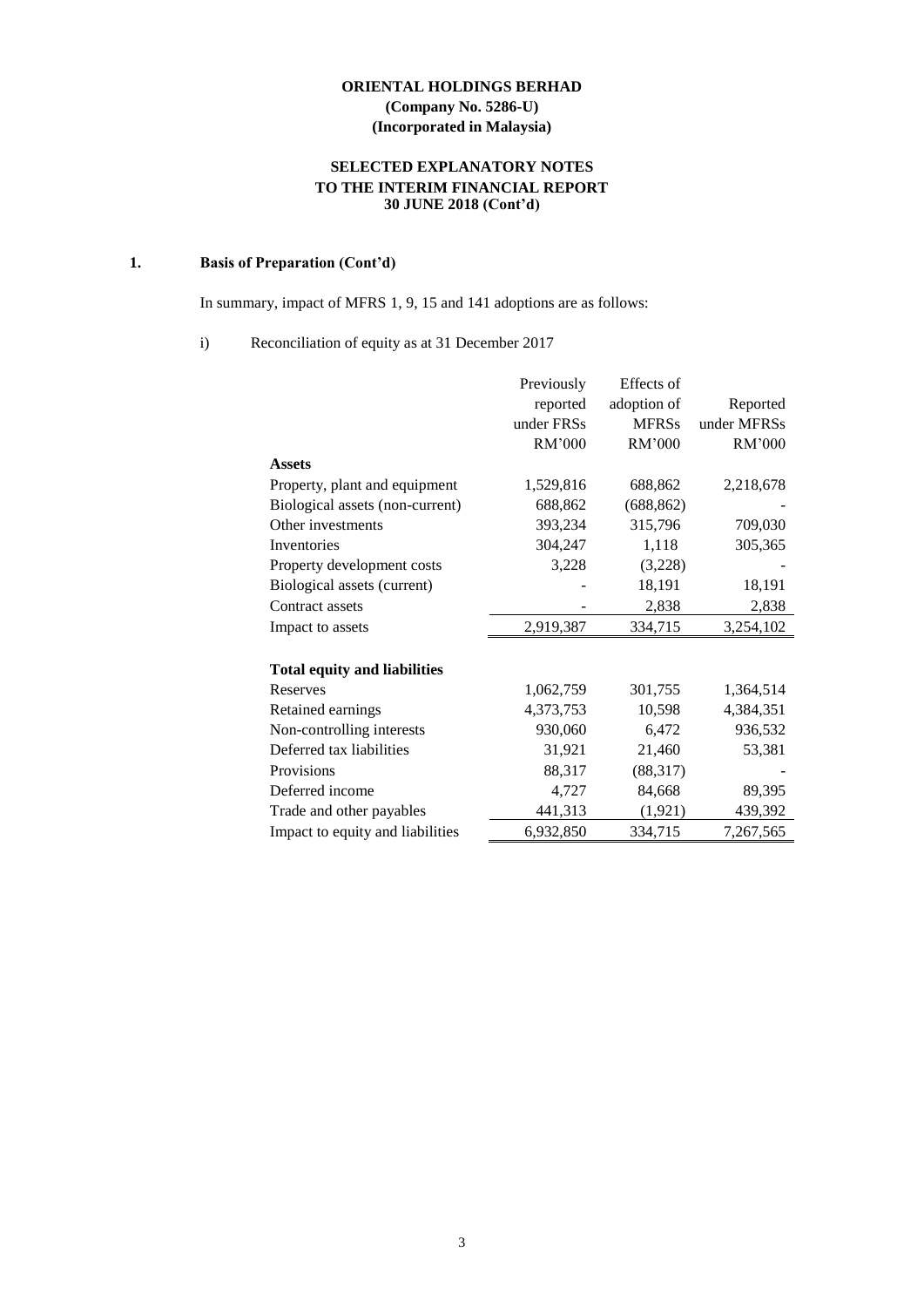# **SELECTED EXPLANATORY NOTES TO THE INTERIM FINANCIAL REPORT 30 JUNE 2018 (Cont'd)**

# **1. Basis of Preparation (Cont'd)**

Impact of MFRS 1, 9, 15 and 141 adoptions are as follows (cont'd):

## ii) Reconciliation of equity as at 1 January 2017

|                                     | Previously | Effects of   |             |
|-------------------------------------|------------|--------------|-------------|
|                                     | reported   | adoption of  | Reported    |
|                                     | under FRSs | <b>MFRSs</b> | under MFRSs |
|                                     | RM'000     | RM'000       | RM'000      |
| <b>Assets</b>                       |            |              |             |
| Property, plant and equipment       | 1,554,711  | 690,041      | 2,244,752   |
| Biological assets (non-current)     | 690,041    | (690, 041)   |             |
| Other investments                   | 344,806    | 315,796      | 660,602     |
| Inventories                         | 490,772    | 2,484        | 493,256     |
| Property development costs          | 3,113      | (3,113)      |             |
| Biological assets (current)         |            | 23,844       | 23,844      |
| Contract assets                     |            | 835          | 835         |
| Impact to assets                    | 3,083,443  | 339,846      | 3,423,289   |
|                                     |            |              |             |
| <b>Total equity and liabilities</b> |            |              |             |
| Reserves                            | 1,144,081  | 300,874      | 1,444,955   |
| Retained earnings                   | 4,103,638  | 13,763       | 4,117,401   |
| Non-controlling interests           | 951,046    | 8,866        | 959,912     |
| Deferred tax liabilities            | 31,617     | 18,923       | 50,540      |
| Provisions                          | 73,422     | (73, 422)    |             |
| Deferred income                     | 4,890      | 71,033       | 75,923      |
| Trade and other payables            | 469,611    | (191)        | 469,420     |
| Impact to equity and liabilities    | 6,778,305  | 339,846      | 7,118,151   |

iii) The impact of the adjustments on the initial application of the adoption of the MFRS 1, 9, 15 and 141 do not have a significant impact on profit for the period ended 30 June 2017 of the Group.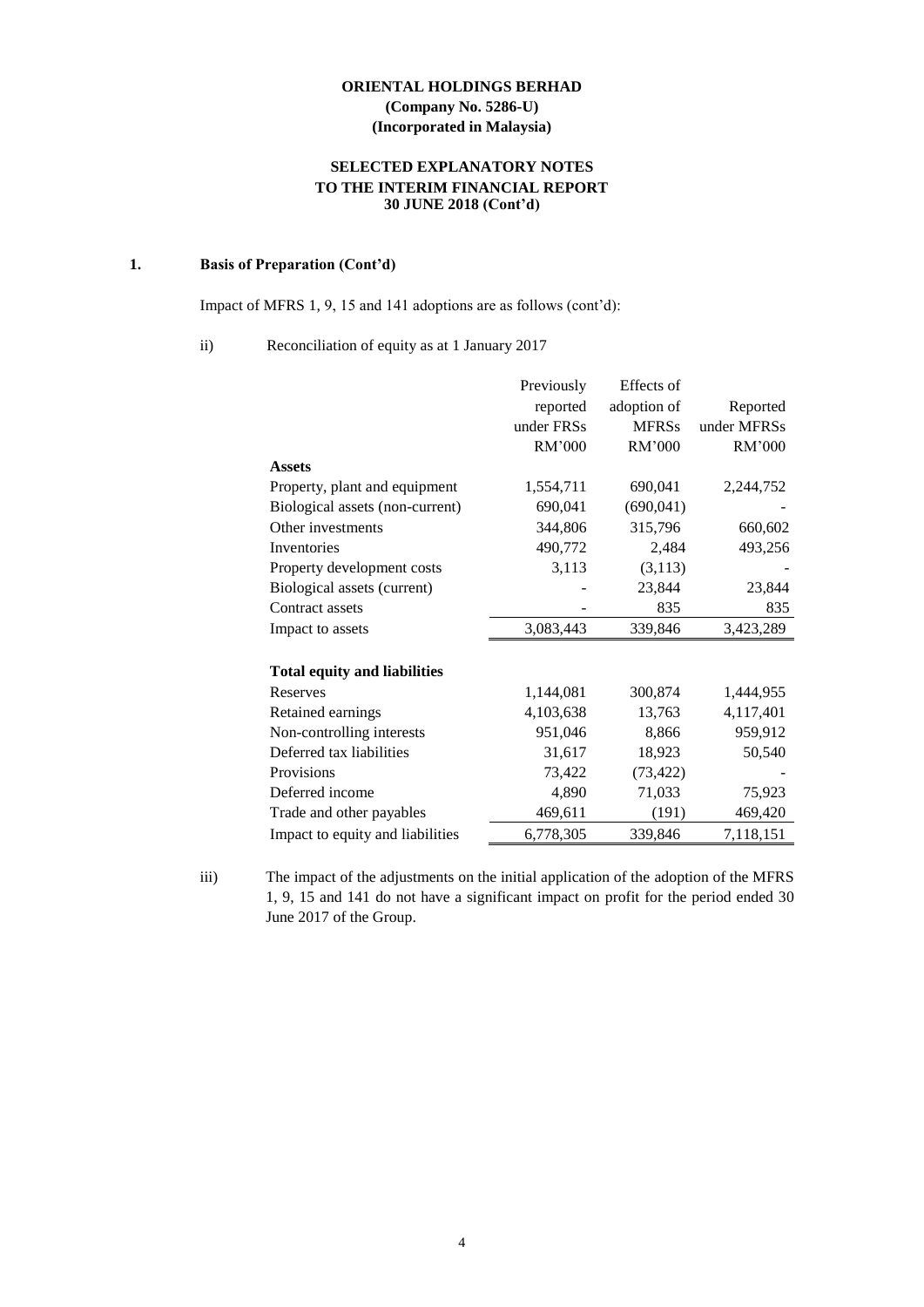#### **SELECTED EXPLANATORY NOTES TO THE INTERIM FINANCIAL REPORT 30 JUNE 2018 (Cont'd)**

#### **1. Basis of Preparation (Cont'd)**

#### **MFRSs, Amendments to MFRSs and IC Interpretations issued but not yet effective:**

## *MFRSs, Interpretations and amendments effective for annual periods beginning on or after 1 January 2019*

- MFRS 16, *Leases*
- IC Interpretation 23, *Uncertainty over Income Tax Treatments*
- Amendments to MFRS 3, *Business Combinations (Annual Improvements to MFRS Standards 2015-2017 Cycle)*
- Amendments to MFRS 9, *Financial Instruments – Prepayments Features with Negative Compensation*
- Amendments to MFRS 11*, Joint Arrangements (Annual Improvements to MFRS Standards 2015-2017 Cycle)*
- Amendments to MFRS 112*, Income Taxes (Annual Improvements to MFRS Standards 2015- 2017 Cycle)*
- Amendments to MFRS 119*, Employee Benefits – Plan Amendment, Curtailment or Settlements*
- Amendments to MFRS 123*, Borrowing Costs (Annual Improvements to MFRS Standards 2015-2017 Cycle)*
- Amendments to MFRS 128*, Investments in Associates and Joint Ventures – Long-term Interests in Associates and Joint Ventures*

#### *MFRSs, Interpretations and amendments effective for annual periods beginning on or after 1 January 2021*

• MFRS 17, *Insurance Contracts*

#### *MFRSs, Interpretations and amendments effective for annual periods beginning on or after a date yet to be confirmed*

• Amendments to MFRS 10, *Consolidated Financial Statements* and MFRS 128, *Investments in Associates and Joint Ventures – Sale or Contribution of Assets between an Investor and its Associate or Joint Venture*

The Group will adopt the above pronouncements when they become effective in the respective financial periods. These pronouncements are not expected to have a material impact to the financial statements of the Group upon their initial recognition except as mentioned below:

#### **MFRS 16,** *Leases*

MFRS 16 replaces the guidance in MFRS 117, Leases, IC Interpretation 4, *Determining whether an Arrangement contains a Lease*, IC Interpretation 115, Operating Leases *– Incentives* and IC Interpretation 127*, Evaluating the Substance of Transactions Involving the Legal Form of a Lease.*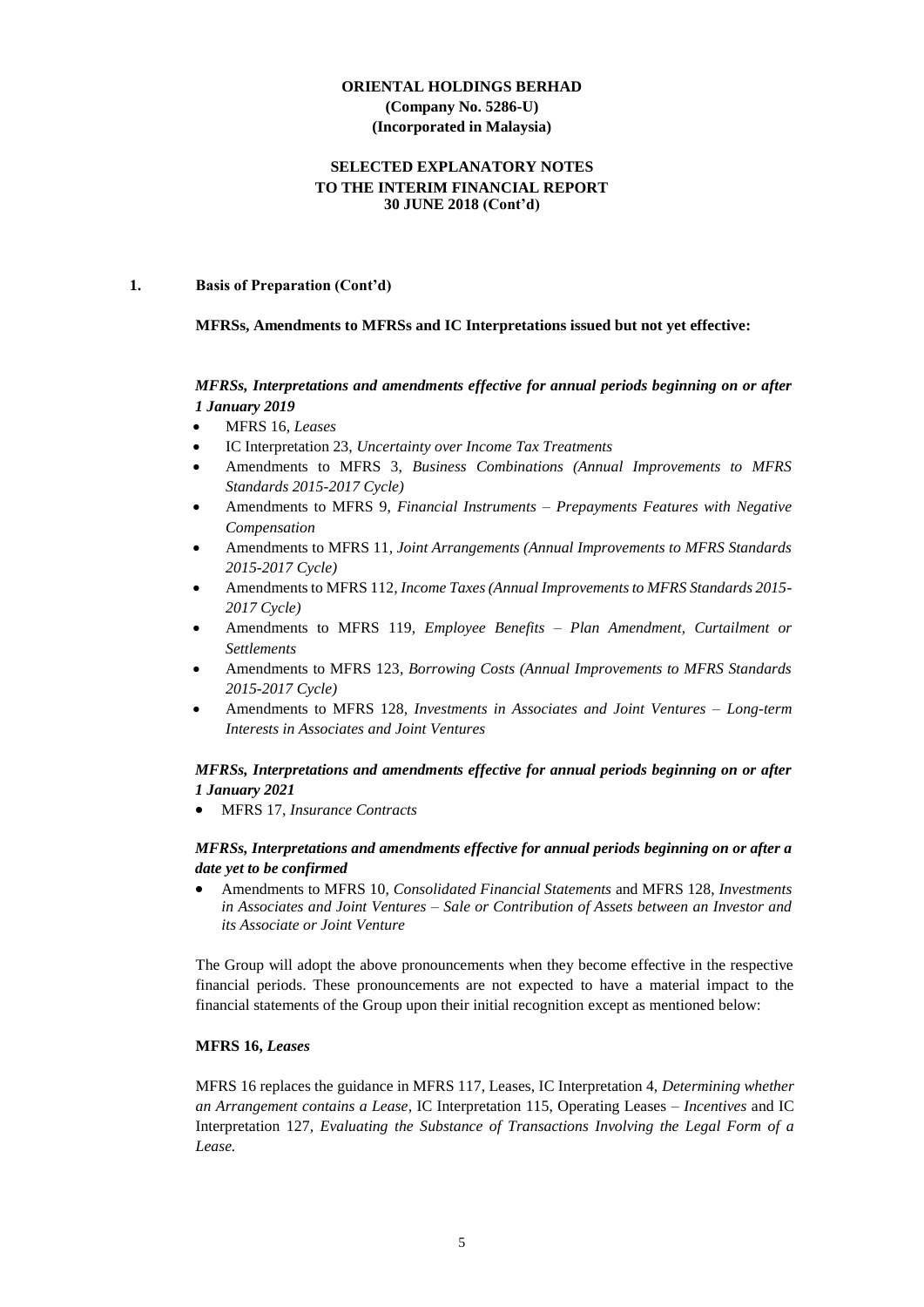#### **SELECTED EXPLANATORY NOTES TO THE INTERIM FINANCIAL REPORT 30 JUNE 2018 (Cont'd)**

#### **1. Basis of Preparation (Cont'd)**

MFRS 16 introduces a single, on-balance sheet lease accounting model for lessees. A lessee recognises a right-of-use asset representing its right to use the underlying asset and a lease liability representing its obligations to make lease payments. There are recognition exemptions for shortterm leases and leases of low-value items. Lessor accounting remains similar to the current standard which continues to be classified as finance or operating lease.

The Group is currently assessing the financial impact that may arise from the adoption of MFRS 16.

#### **2. Auditors' Qualification**

There's no qualification on the audit report of the preceding annual financial statements of Oriental Holdings Berhad.

#### **3. Seasonal Cyclical Factors**

Majority of the business operations of the Group are generally in tandem with the prevailing economic conditions where the Group operates with the exception of a few sectors. Commodity price is the most significant determinant of the level of profitability for the plantation sector although seasonal factor such as climatic condition also plays a part in determining the production level. The tourism sector will generally perform better during the major festive and holiday seasons.

#### **4. Exceptional Items**

There were no material exceptional items for the period under review.

#### **5. Changes in Estimates**

There were no material changes in estimates of amounts reported in prior financial period.

#### **6. Debt and Equity Securities**

There were no issuance and repayment of debt and equity stocks, stock buy-backs, stock cancellations, stocks held as treasury stocks and resale of treasury stocks for the current financial period to date.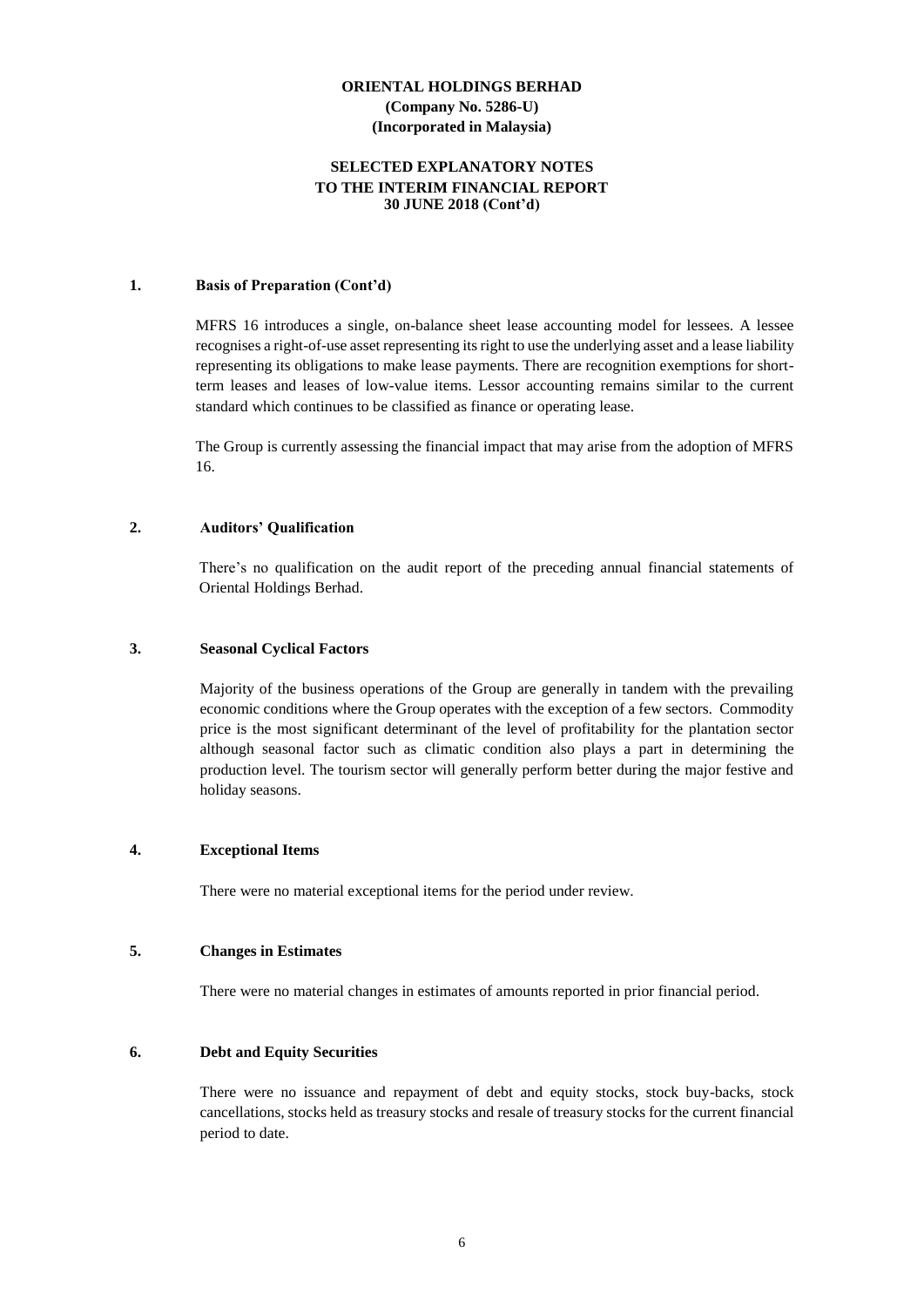# **SELECTED EXPLANATORY NOTES TO THE INTERIM FINANCIAL REPORT 30 JUNE 2018 (Cont'd)**

### **7. Dividends Paid**

Since the end of the previous financial year, the Company paid:

- i) a single tier second interim dividend of 6 sen per ordinary stock (2016 : 6 sen per ordinary stock) totalling RM37,221,710 in respect of the financial year ended 31 December 2017 on 6 April 2018; and
- ii) a single tier final dividend of 8 sen per ordinary stock and single tier final special dividend of 20 sen per ordinary stock (2016 : a single tier final dividend of 8 sen per ordinary stock) totalling RM173,701,312 in respect of the financial year ended 31 December 2017 on 12 July 2018.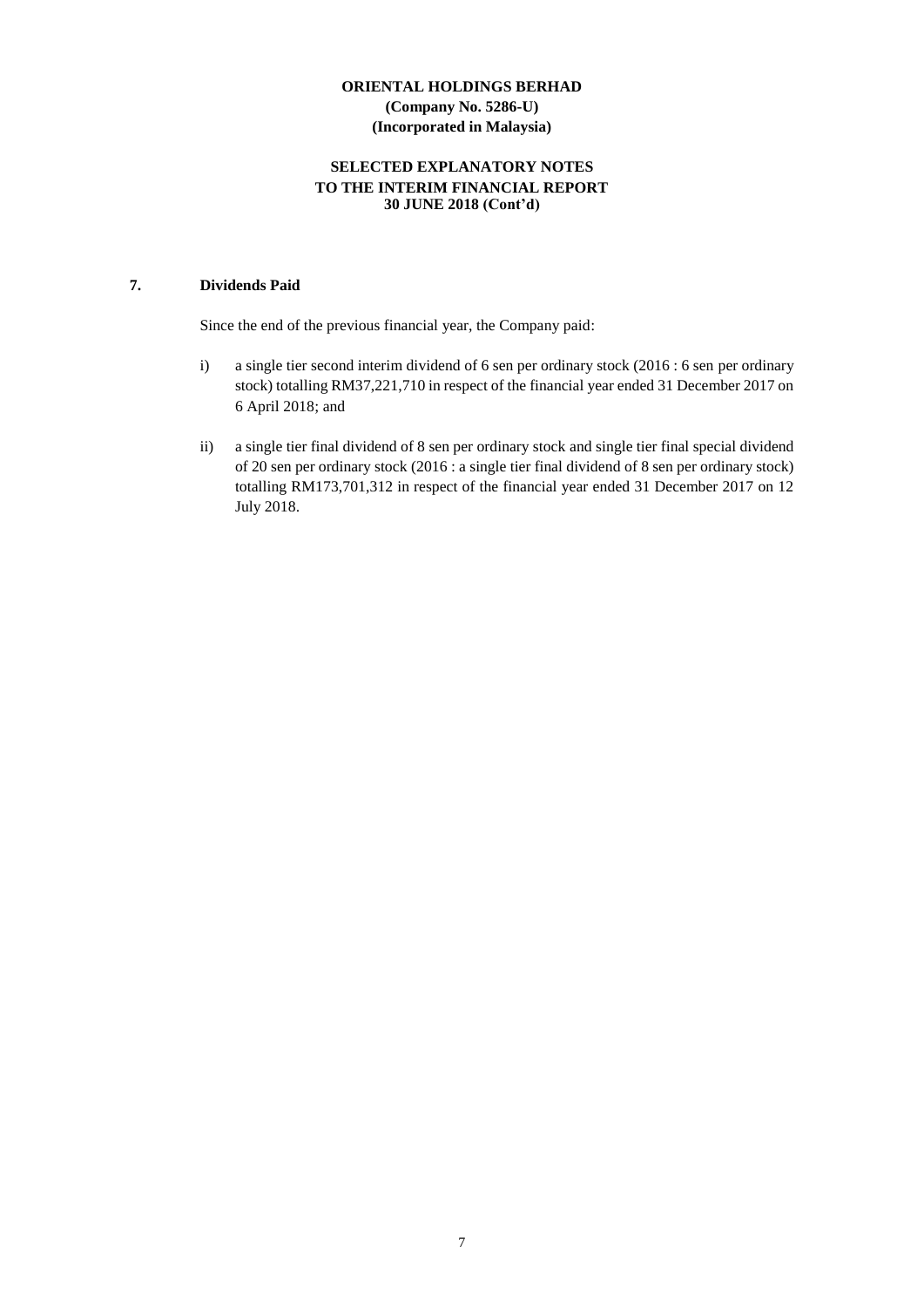## **SELECTED EXPLANATORY NOTES TO THE INTERIM FINANCIAL REPORT 30 JUNE 2018 (Cont'd)**

# **8. Segment Revenue and Results**

|                                                          | <b>Automotive</b><br>and related<br>products<br><b>RM'000</b> | <b>Plastic</b><br>products<br><b>RM'000</b> | <b>Hotels</b> and<br>resorts<br><b>RM'000</b> | <b>Plantation</b><br><b>RM'000</b> | <b>Investment</b><br>holdings<br><b>RM'000</b> | <b>Investment</b><br>properties &<br>trading of<br>building<br>material<br>products<br><b>RM'000</b> | Healthcare<br><b>RM'000</b> | <b>Total of all</b><br>segments<br><b>RM'000</b> | Reconciliation/<br><b>Elimination</b><br><b>RM'000</b> | <b>Notes</b> | <b>Total per</b><br>consolidated<br>financial<br>statements<br><b>RM'000</b> |
|----------------------------------------------------------|---------------------------------------------------------------|---------------------------------------------|-----------------------------------------------|------------------------------------|------------------------------------------------|------------------------------------------------------------------------------------------------------|-----------------------------|--------------------------------------------------|--------------------------------------------------------|--------------|------------------------------------------------------------------------------|
| 30 June 2018                                             |                                                               |                                             |                                               |                                    |                                                |                                                                                                      |                             |                                                  |                                                        |              |                                                                              |
| Revenue from external customers<br>Inter-segment revenue | 2,514,862<br>486                                              | 102,258<br>104                              | 150,595<br>167                                | 312,376                            | 83,526<br>12,019                               | 145,715<br>54                                                                                        | 45,720                      | 3,355,052<br>12,830                              | (12,830)                                               |              | 3,355,052                                                                    |
| Total revenue                                            | 2,515,348                                                     | 102,362                                     | 150,762                                       | 312,376                            | 95,545                                         | 145,769                                                                                              | 45,720                      | 3,367,882                                        | (12,830)                                               |              | 3,355,052                                                                    |
| <b>Results</b><br>Segment profit/(loss)                  | 209,239                                                       | 157                                         | 25,021                                        | (40, 422)                          | 78,870                                         | 4,294                                                                                                | (4,402)                     | 272,757                                          | 31,731                                                 | A            | 304,488                                                                      |
| <b>Assets</b><br>Segment assets                          | 3,131,080                                                     | 374,840                                     | 1,067,015                                     | 2,113,148                          | 1,027,416                                      | 1,028,995                                                                                            | 216,356                     | 8,958,850                                        | 670,641                                                | B            | 9,629,491                                                                    |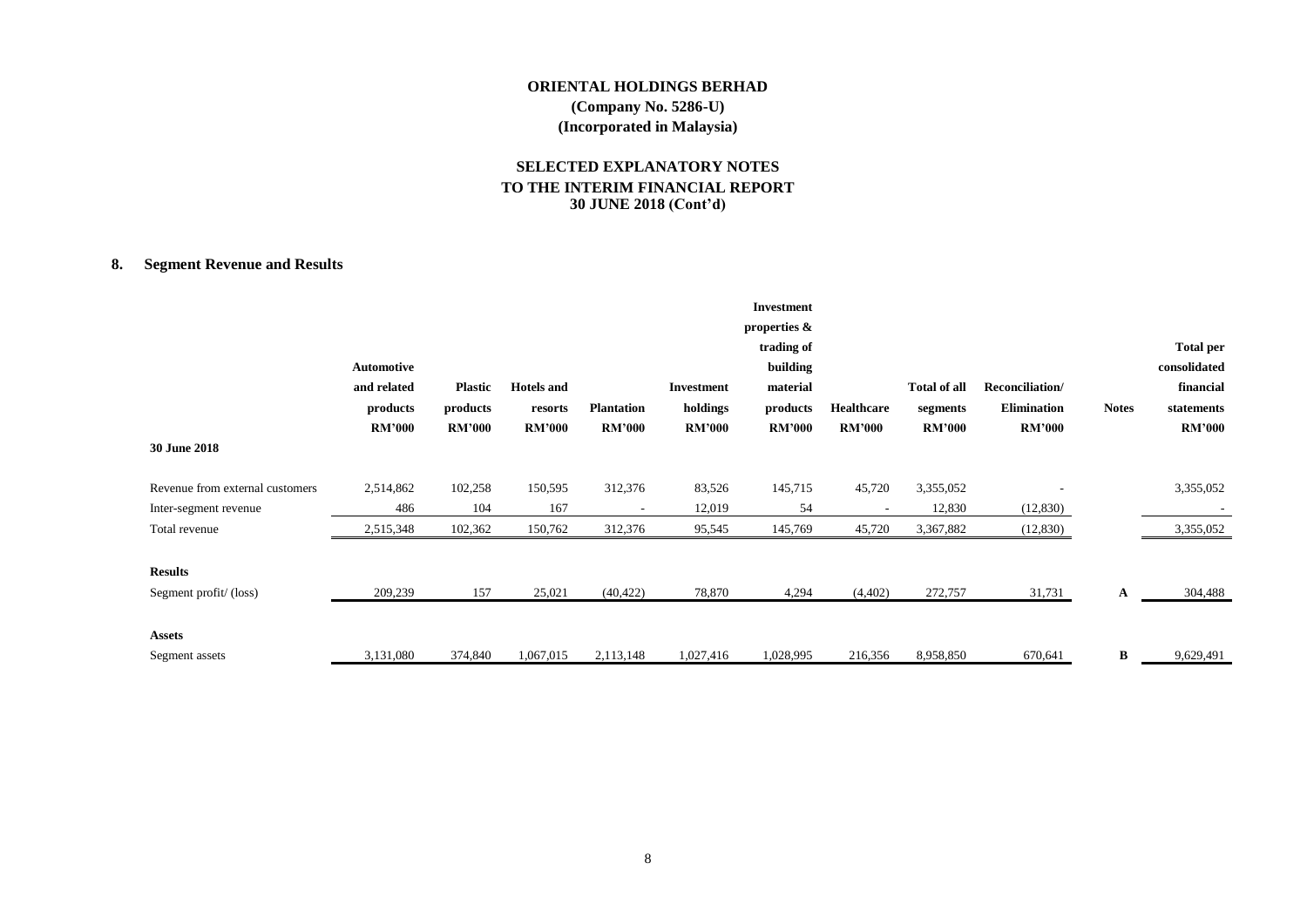# **SELECTED EXPLANATORY NOTES TO THE INTERIM FINANCIAL REPORT 30 JUNE 2018 (Cont'd)**

#### **8. Segment Revenue and Results (Cont'd)**

- *Notes Nature of adjustments and eliminations to arrive at amounts reported in the consolidated interim financial report*
- A The following items are added to/ (deducted from) segment profit to arrive at "Profit before tax" presented in the condensed consolidated statements of comprehensive income:

|                                | 30 June 2018 |
|--------------------------------|--------------|
|                                | RM'000       |
| Share of results of associates | 37.343       |
| Finance costs                  | (5,612)      |
|                                | 31.731       |

B The following items are added to segment assets to arrive at total assets reported in the condensed consolidated statement of financial positions:

|                          | 30 June 2018 |
|--------------------------|--------------|
|                          | RM'000       |
| Investment in associates | 597,430      |
| Current tax assets       | 21,448       |
| Deferred tax assets      | 51,763       |
|                          | 670,641      |

# **9. Material Post Balance Sheet Events**

There were no material events subsequent to the end of the period under review which have not been reflected in this interim financial report.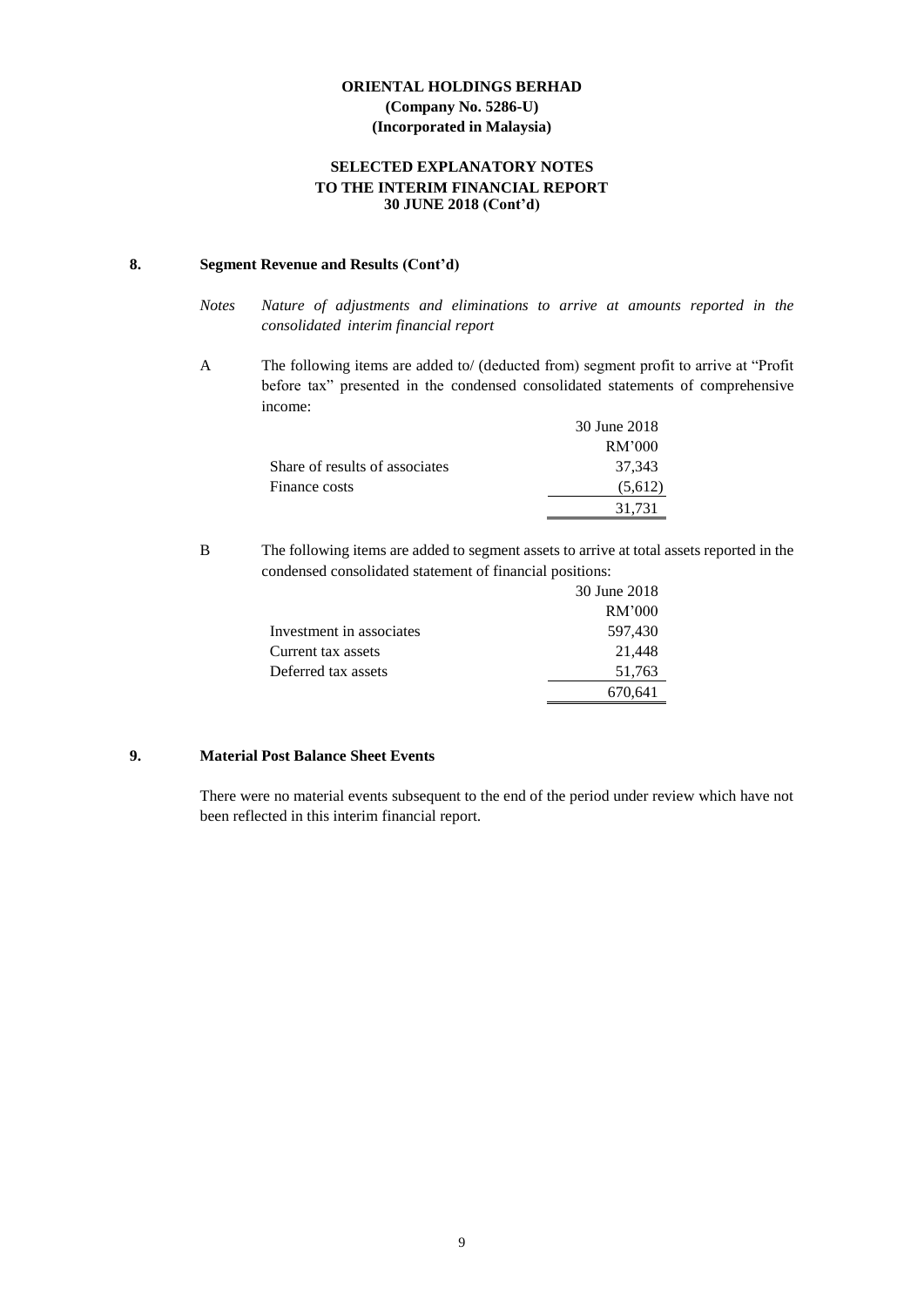#### **SELECTED EXPLANATORY NOTES TO THE INTERIM FINANCIAL REPORT 30 JUNE 2018 (Cont'd)**

#### **10. Changes in Group's Composition**

There were no changes in the composition of the Group during the current financial period todate other than the following:-

- (i) Armstrong Component Parts (Vietnam) Co., Ltd ("ACPV"), a wholly-owned subsidiary of Armstrong Auto Parts Sdn Berhad which in turn is 60.26% owned by the Company had on 6 February 2017 submitted the notice of voluntary dissolution and termination of activities to the Vietnamese tax authority. ACPV was involved in the manufacturing of automotive parts before cessation of its business operations in November 2014. The liquidation is still in progress.
- (ii) The Company had on 16 November 2017 entered into Sale and Purchase Agreement to acquire from Honda Motor Company Ltd. ("Honda Motor") its entire 23.62% equity interest in Armstrong Auto Parts Sdn Berhad ("AAP") for a total cash consideration of RM1.00 only. OHB holds 83.88% interest in AAP where 77.23% is held directly and remaining 6.65% is held indirectly through a wholly owned subsidiary as of completion of the acquisition on 12 January 2018.
- (iii) The Company had on 16 November 2017 entered into Sale and Purchase Agreement to acquire from Honda Motor its entire 25.0% equity interest in Armstrong Cycle Parts (Sdn) Bhd ("ACP") for a total cash consideration of RM2,898,500.00. OHB holds 82.14% in ACP as of completion of the acquisition on 12 January 2018.
- (iv) The Company had on 22 November 2017 entered into Sale and Purchase Agreement to acquire from Dato' Syed Mohamad Bin Syed Murtaza his entire 12.858% equity interest in ACP for a total cash consideration of RM1,490,756.52. OHB holds 95.00% in ACP as of completion of the acquisition on 12 January 2018.
- (v) The Company had on 30 July 2018 entered into Sale and Purchase Agreement to acquire from Hi-lex Corporation its entire 5% equity interest in ACP for a total cash consideration of RM579,700.00. OHB holds 100% in ACP as of completion of the acquisition on 9 August 2018.

#### **11. Changes in Contingent Liabilities and Assets and Changes in Material Litigations**

There were no contingent liabilities and assets at the end of the reporting period.

Neither the Company nor any of its subsidiaries is engaged in any material litigation, either as plaintiff or defendant and the Directors are not aware of any proceedings pending or threatened, against the Company or any of its subsidiaries or of any facts likely to give rise to any proceedings which might materially affect the position or business of the Company or any of its subsidiaries, financially or otherwise.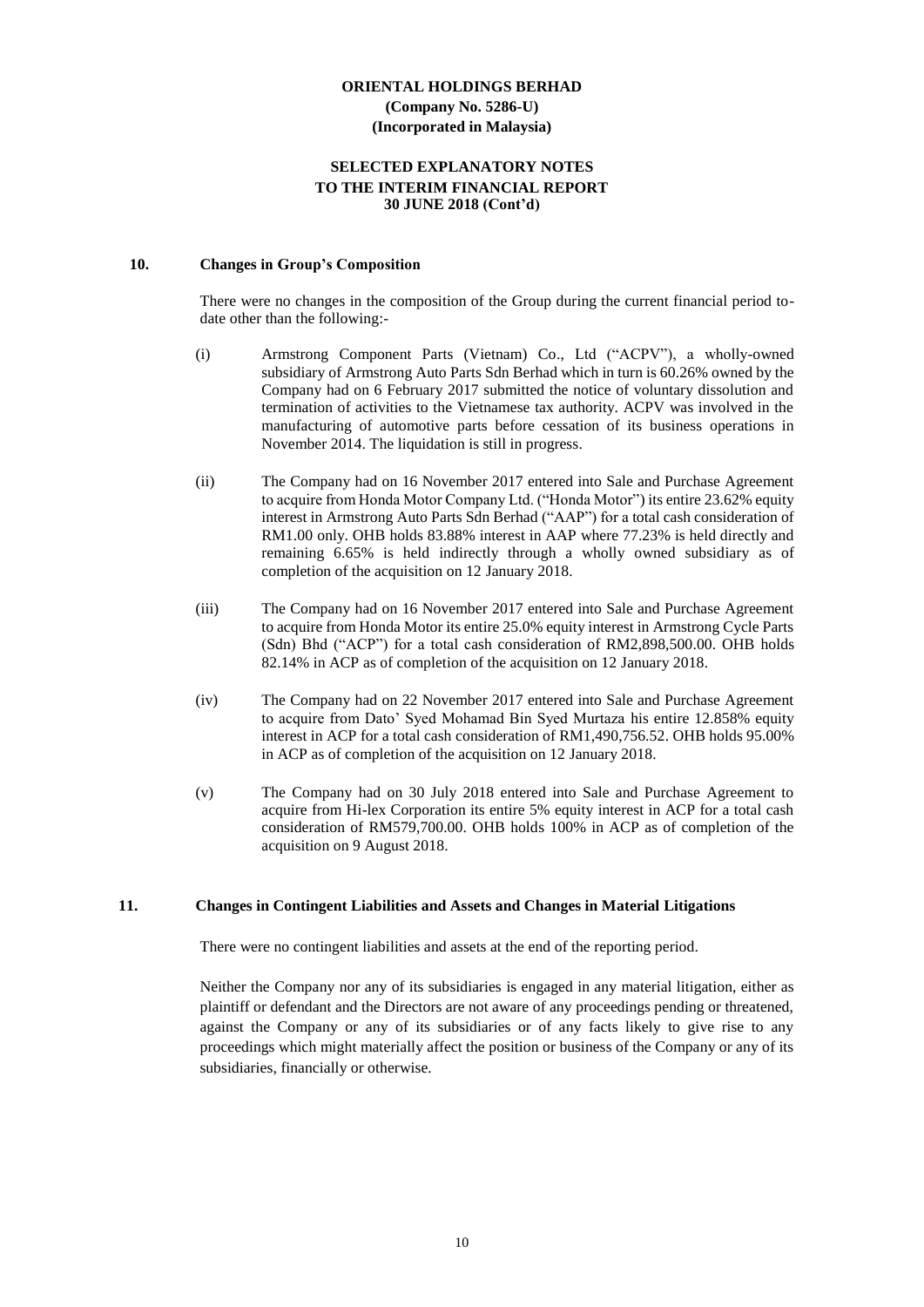#### **SELECTED EXPLANATORY NOTES TO THE INTERIM FINANCIAL REPORT 30 JUNE 2018 (Cont'd)**

#### **12. Review of Group's Performance**

#### *Overall Review*

The Group recorded year to date revenue of RM 3,355.1 million, an increase of 1.2% or RM 40.2 million as compared to RM 3,314.9 million in the corresponding period last year. The improvement in revenue was mainly attributable to higher contribution by the investment holdings of RM 54.7 million as a result of higher dividend received from other investments. Group's operating profits improved by RM 52.7 million impacted mostly by the higher gross profit margin mainly from automotive and related products, and investment holding segments off-setting unfavourable realised and unrealised foreign exchange loss due to weakening of IDR against JPY borrowings (2018 : RM 89.6 million; 2017 : RM 43.7 million) from the plantation segment.

The Group achieved year to date profit before tax of RM 304.5 million, a 39.4% or RM 86.1 million higher as compared to RM 218.4 million in the corresponding period last year. The higher year to date profit before tax was mainly attributable to higher contribution from automotive and investment holdings segments as described below.

#### *Segmental Analysis*

Performance for each operating segment is as follows:-

The revenue from the automotive segment increased by 1.1% to RM 2,514.9 million while operating profit increased by 56.0% to RM 209.2 million.

For the retail operations in Singapore, revenue increased by 0.8% mainly from higher after sales operation which off set lower sales units by 1.9%. Operating profit increased by RM 76.9 million (2018 : RM 191.2 million; 2017 : RM 114.3 million) mainly due to 2017 operating profit impacted by clearance of non EURO-VI compliant vehicles with lower margin. For the retail operations in Malaysia, revenue increased by 3.2% mainly from more sales units of high revenue models.

The revenue for plantation segment decreased by 14.7% and operating loss was RM 40.4 million as compared to operating profit of RM 24.8 million in corresponding period last year. The overall decline in revenue and performance of plantation was impacted by the decrease in commodity selling prices compared to 2017 (CPO decreased by 20.3%; PK decreased by 27.8% and FFB decreased by 21.3%) and unrealised foreign exchange loss (2018 : RM 89.6 million; 2017 : RM 43.7 million) mainly from JPY denominated borrowings.

Plastic segment has shown improvement in both revenue and operating profit in 2018 compared to corresponding period last year. The revenue for the segment increased by 13.8% while operating profit was RM 0.2 million (operating loss 2017 : RM 3.9 million) attributable to increase in orders particularly from its automotive products and better cost management.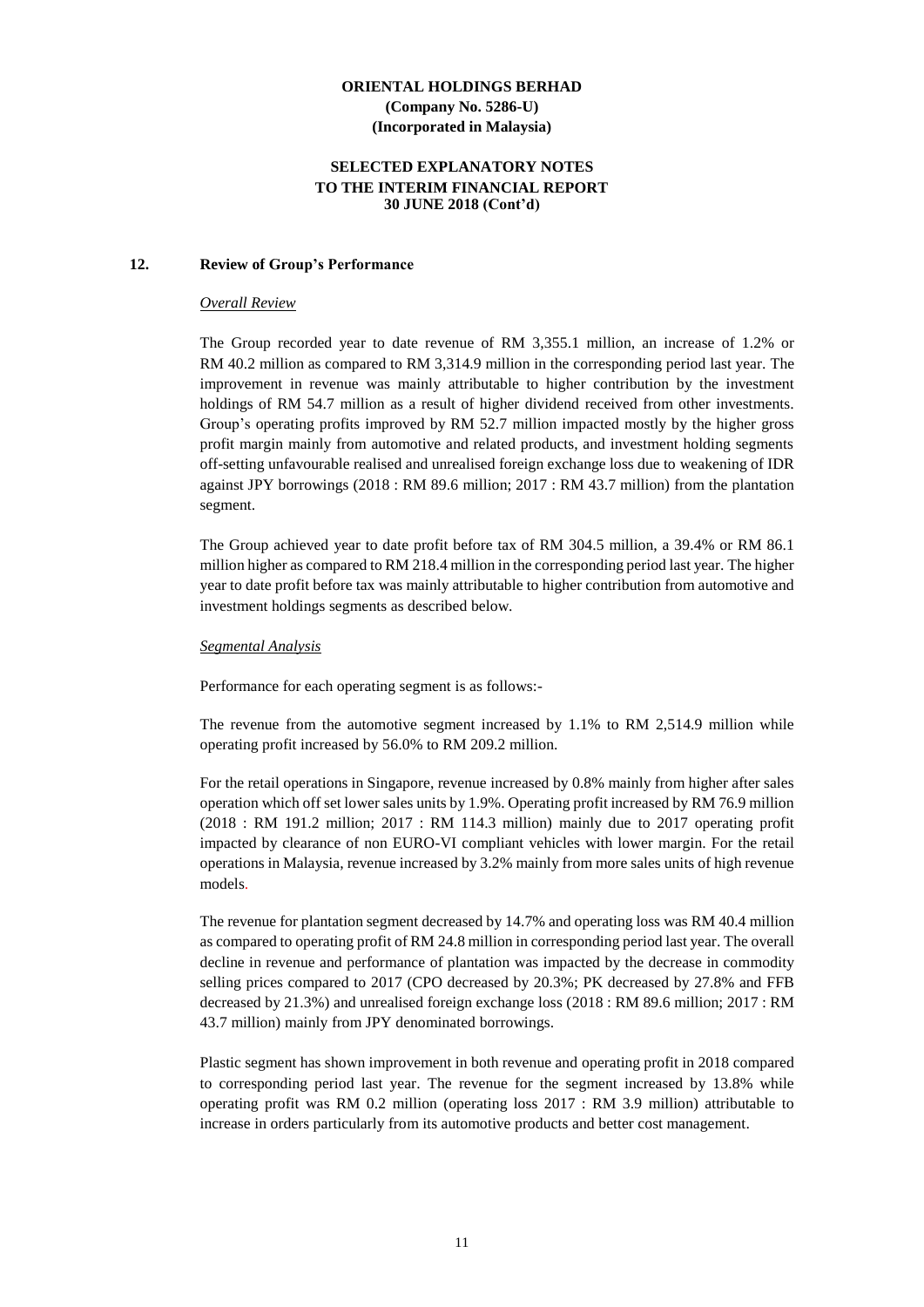#### **SELECTED EXPLANATORY NOTES TO THE INTERIM FINANCIAL REPORT 30 JUNE 2018 (Cont'd)**

#### **12. Review of Group's Performance (Cont'd)**

Slight increase in hotels and resorts segment revenue and operating profit by RM 4.0 million (2.7%) and RM 0.5 million (1.9%) respectively. Both revenue and operating profit were driven by the improvement in overall average occupancy rate for hotels especially in Thailand and UK.

The revenue for investment holding segment increased by 189.7% attributable to higher dividend income from other investments. Operating profit has increased by 96.2% (2018 : RM 78.9 million; 2017 : RM 40.2 million) attributable to lower unrealised foreign exchange loss on JPY denominated borrowings (2018 : RM 3.2 million; 2017 : RM 15.5 million).

The revenue and operating profit for investment properties and trading of building material products segment decreased by 10.7% and 54.8% respectively. Decrease in revenue and operating profit were attributable to lower sales volume and net selling prices in the depressed property market.

Healthcare segment's revenue improved by 37.8% with increasing patient load especially for outpatients but remained at operating loss of RM 4.4 million (2017 : RM 9.2 million) due to high fixed operating cost (such as staff costs and depreciation) since its commencement in January 2015.

#### **13. Material Change in Profit/ Loss Before Taxation ("PBT"/ "LBT") reported as compared with the immediate preceding quarter**

#### *Overall Review*

The Group's revenue for the second quarter of 2018 was RM 1,874.3 million, an increase of RM 393.6 million or 26.6% from RM 1,480.7 million in Q1FY18, attributable to higher contribution from automotive segment with higher number of cars sold especially for the retail operations in Singapore. Increase in the Group's operating profits by RM 185.7 million (Q2FY18 : RM 229.2 million; Q1FY18 : RM 43.5 million) was mainly due to unrealised foreign exchange gain in Q2FY18 of RM 0.7 million (unrealised foreign exchange loss in Q1FY18 : RM 98.6 million).

The Group's profit before tax for the second quarter of 2018 increased from RM 52.7 million in Q1FY18 to RM 251.8 million in current quarter. The higher profit before tax was mainly attributable by the improvement in performance from automotive, plantation and investment holdings segment.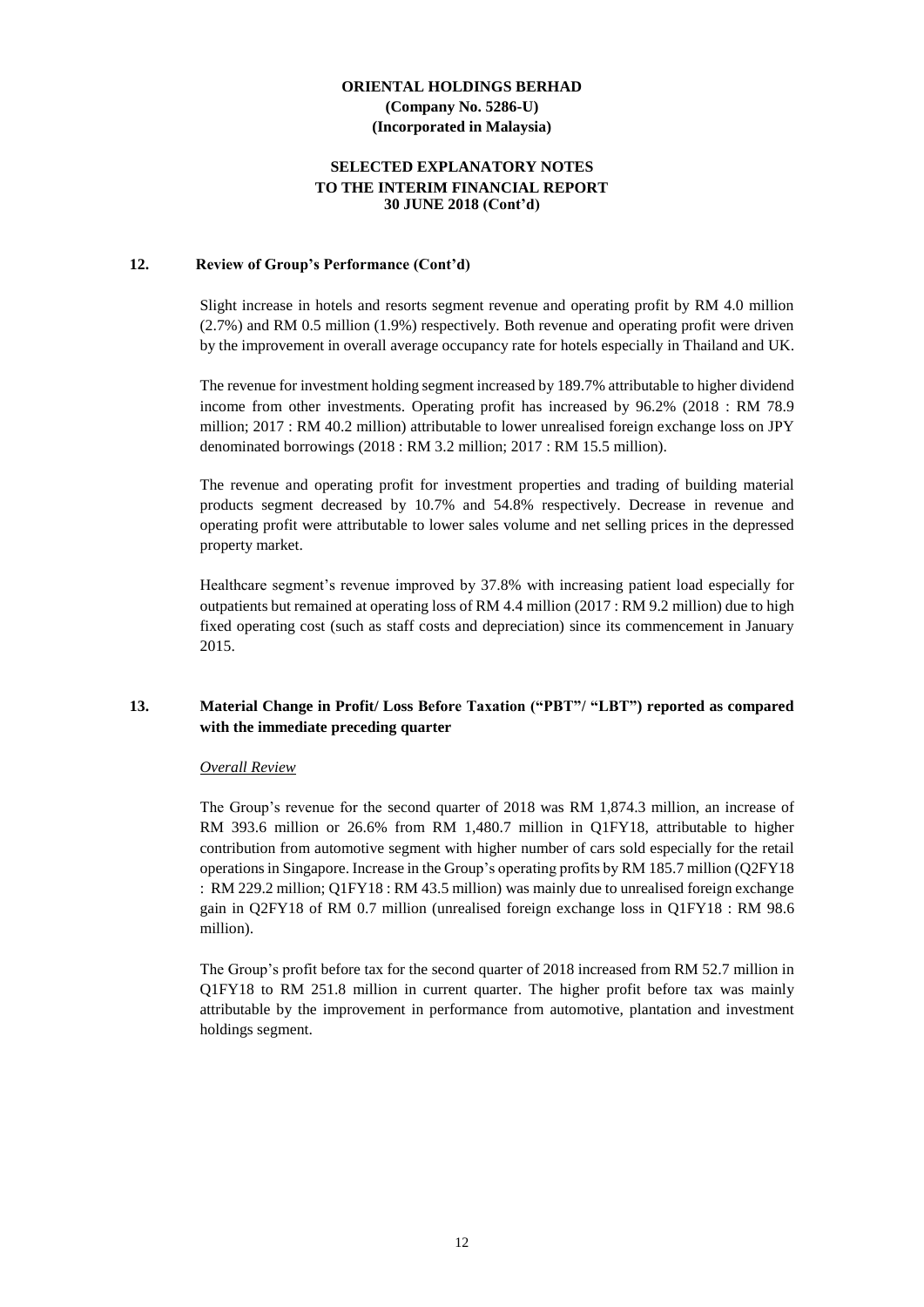#### **SELECTED EXPLANATORY NOTES TO THE INTERIM FINANCIAL REPORT 30 JUNE 2018 (Cont'd)**

#### **13. Material Change in Profit/ Loss Before Taxation ("PBT"/ "LBT") reported as compared with the immediate preceding quarter (Cont'd)**

#### *Segmental Analysis*

Performances of each operating segment as compared to the immediate preceding quarter are as follows:-

Revenue from automotive segment increased by 28.6% to RM 1,414.6 million and operating profit grew to RM 128.3 million (Q1FY18 : RM 81.0 million). Revenue for retail operation increased by 31.2% mainly due to higher number of cars sold especially from retail operations in Singapore. While operating profit increased mainly due to improvement in performance from retail operations, the segment incurred higher unrealised foreign exchange gain of RM 1.5 million in Q2FY18 (unrealised foreign exchange loss Q1FY18 : RM 2.7 million) mainly from fixed deposits in AUD and NZD.

Revenue from plantation segment increased by 8.3% (Q2FY18 : RM 162.4 million ; Q1FY18 : RM 150.0 million) while operating profit was RM 0.2 million in Q2FY18 (Q1FY18 operating loss : RM 40.6 million). Higher revenue for the quarter was mainly due to increase in CPO sales volume and selling price by 9.5% and 0.8% respectively. The segment registered lower operating profit impacted mainly from the foreign exchange loss on the JPY borrowings (Q2FY18 : RM 11.0 million; Q1FY18 : RM 78.6 million) due to weakening of JPY against IDR.

Revenue for plastic segment increased by 5.2% to RM 52.4 million (Q1FY18 : RM 49.8 million) and recorded operating profit of RM 1.3 million (operating loss Q1FY18 : RM 1.1 million). Plastic segment has been operating under competitive environment with marginal profit leading to decline in segment performance.

Revenue for hotels and resorts segment decreased by 10.1% (Q2FY18 : RM 71.3 million; Q1FY18 : RM 79.3 million) and operating profit dropped by 66.0% (Q2FY18 : RM 6.3 million; Q1FY18 : RM 18.7 million) with the drop attributable to the decrease in hotels' average occupancy rate due to seasonal factor except for UK hotels.

Revenue for investment holding segment increased by 3,174.8% and operating gain was RM 94.1 million (operating loss Q1FY18 : RM 15.2 million). Higher revenue and operating profit were due to higher dividend income received from other investment and unrealised foreign exchange gain from JPY denominated borrowings.

Revenue for investment properties and trading of building material products segment was lower by 8.5% mainly due to lower sales volume and net selling prices. Operating profit was lower by 65.4% (Q2FY18 : RM 1.1 million; Q1FY18 : RM 3.2 million) mainly due to unrealised foreign exchange loss from USD denominated advances.

Healthcare segment's revenue recorded at RM 22.9 million (Q1FY18 : RM 22.8 million), with operating loss of RM 2.1 million (Q1FY18 : RM 2.4 million) as a result of high fixed operating costs since commencement of the hospital in January 2015.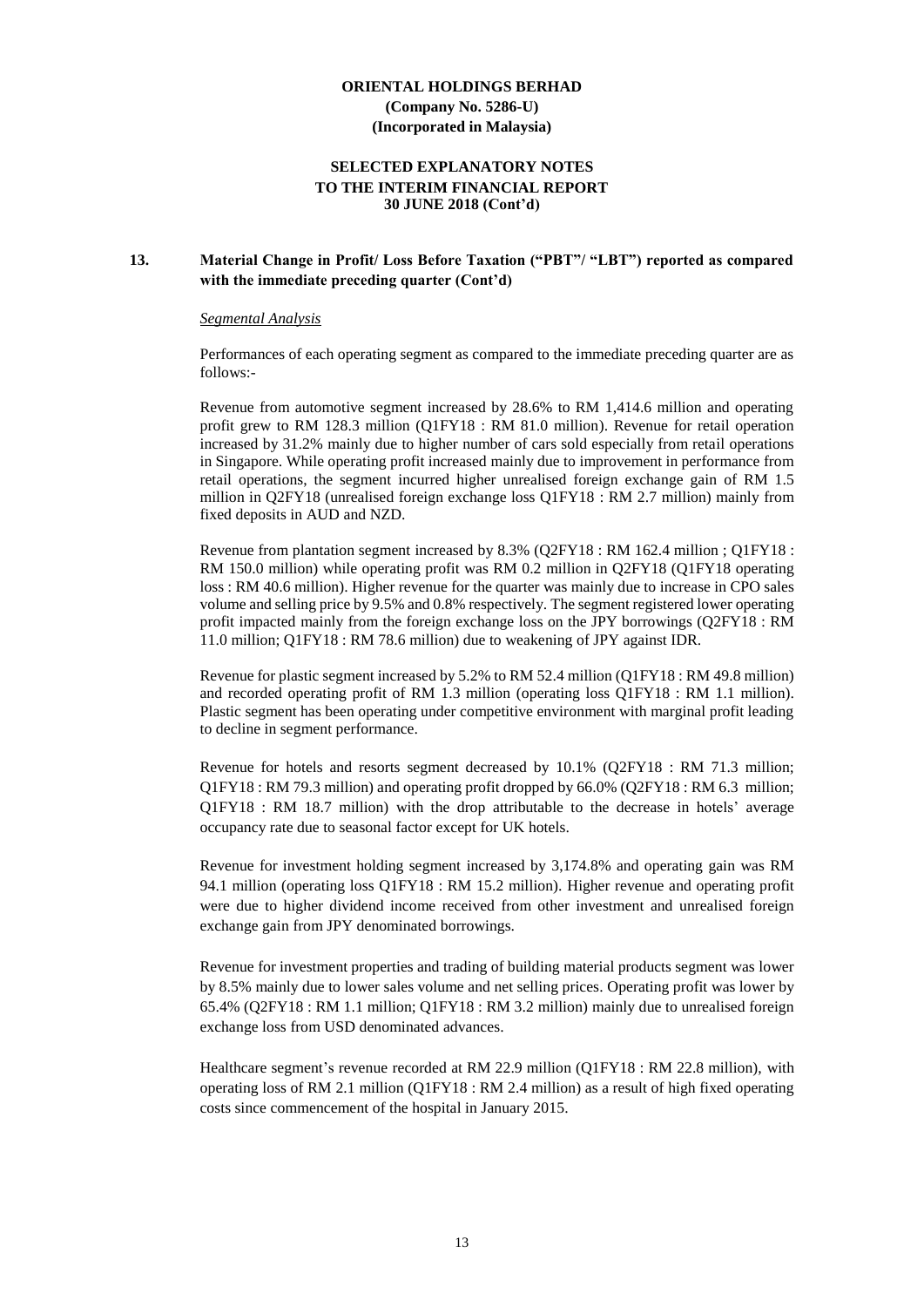#### **SELECTED EXPLANATORY NOTES TO THE INTERIM FINANCIAL REPORT 30 JUNE 2018 (Cont'd)**

#### **14. Current Year Prospects**

The automotive segment will continue to contribute to the Group's performance under very competitive market conditions with strong and aggressive promotional campaigns by car companies that are keen to grow their market shares. The automotive segment will continue to expand and upgrade its showrooms and service centres including boosting its presence in East Malaysia. Consumers spending is expected to increase especially during 3-month "tax holiday" period which will benefit the automotive retail sector in Malaysia.

The plastic segment continues to face stiff competition environment from the local industry players. Limited growth in the automotive industry in Malaysia with upcoming new models at smaller volume has impacted the segment's performance. The management will continue to exercise cost control, productivity improvement and source for new business ventures to improve the performance of the segment.

The plantation segment will continue to take necessary steps to ensure that all the estates and mills remain efficient and competitive. The forex exposure of the JPY loans are closely monitored and the loans are backed by fixed deposits pledged to banks.

The hotels and resorts segment will optimise the utilisation of its existing assets and improve operational execution through various organic measures. The hotel in Singapore re-opened for business at the end of October 2017 after undergoing major refurbishment. Hence, this will further contribute to the revenue of the segment.

The investment properties segment continues to reclaim the remaining 415 acres of land in Melaka and commence the construction of mixed use service apartments and commercial complex in Australia which is targeted for completion in second half of 2019.

Healthcare segment will continue to focus on enhancing brand awareness and positioning the hospital for sustainable growth. The hospital is expected to generate profit by year 2020.

Given the above Group's operating segment commitments, the Board is optimistic that the Group's performance for the year 2018 will be satisfactory.

#### **15. Variance of Actual Profit from Forecast Profit/Profit Guarantee**

Not Applicable.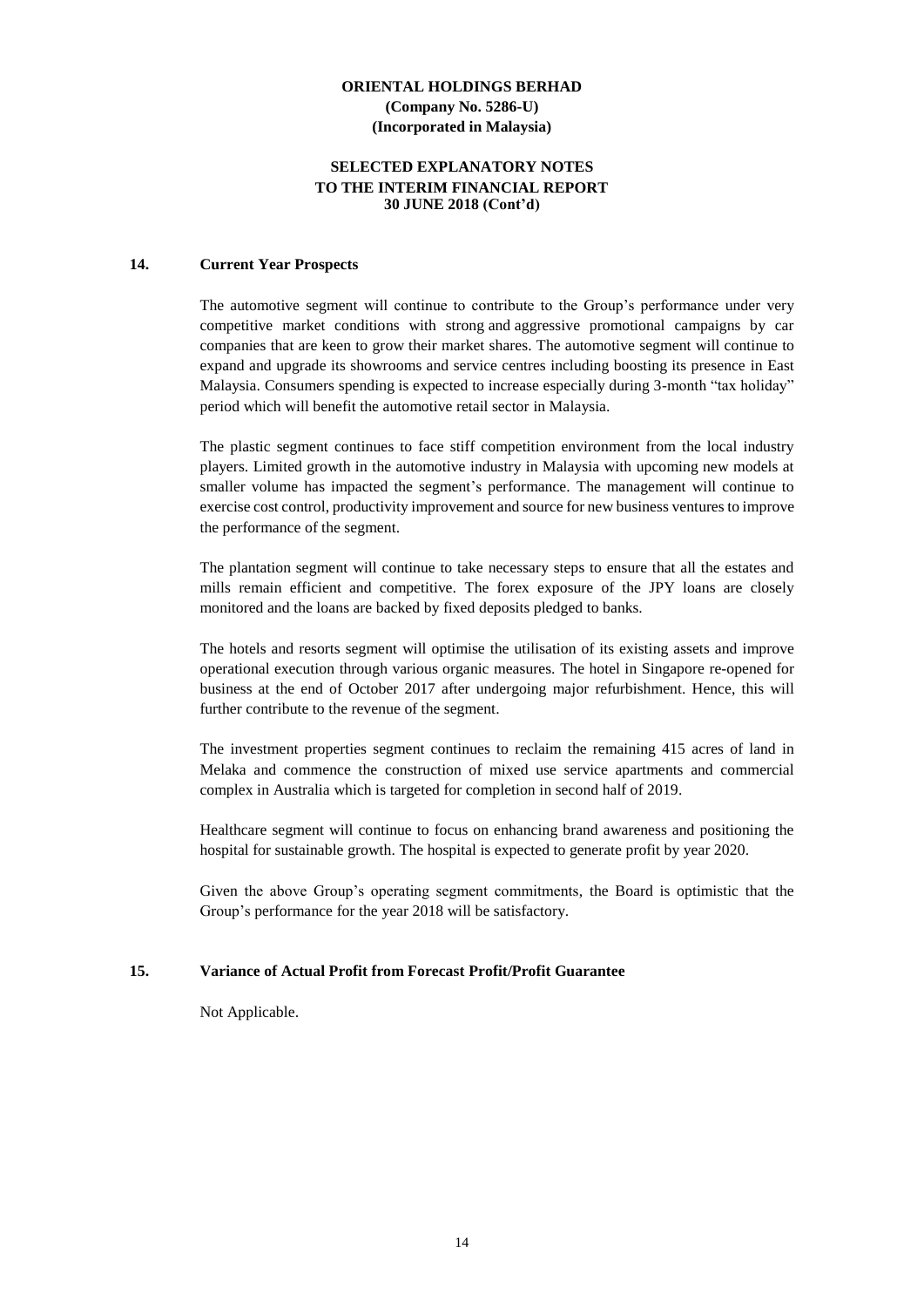# **SELECTED EXPLANATORY NOTES TO THE INTERIM FINANCIAL REPORT 30 JUNE 2018 (Cont'd)**

# **16. Taxation**

|                       |               | <b>Individual Quarter</b> | Cumulative Quarter |               |  |  |
|-----------------------|---------------|---------------------------|--------------------|---------------|--|--|
|                       | Current       | Preceding                 | Current            | Preceding     |  |  |
|                       | Year          | Year                      | Year               | Year          |  |  |
|                       | Quarter       | Quarter                   | To date            | To date       |  |  |
|                       | 30 June 18    | 30 June 17                | 30 June 18         | 30 June 17    |  |  |
|                       | <b>RM'000</b> | <b>RM'000</b>             | <b>RM'000</b>      | <b>RM'000</b> |  |  |
|                       | (Unaudited)   | (Unaudited)               | (Unaudited)        | (Unaudited)   |  |  |
| Current taxation      |               |                           |                    |               |  |  |
| Malaysian taxation    |               |                           |                    |               |  |  |
| - Based on profit for |               |                           |                    |               |  |  |
| the period            | 3,467         | 4,445                     | 6,513              | 8,658         |  |  |
| Under/(Over)          |               |                           |                    |               |  |  |
| provision in          |               |                           |                    |               |  |  |
| respect of prior      |               |                           |                    |               |  |  |
| period                | 187           |                           | (91)               | (278)         |  |  |
|                       | 3,654         | 4,445                     | 6,422              | 8,380         |  |  |
| Foreign taxation      |               |                           |                    |               |  |  |
| - Based on profit for |               |                           |                    |               |  |  |
| the period            | 29,868        | 9,549                     | 52,845             | 37,324        |  |  |
|                       | 33,522        | 13,994                    | 59,267             | 45,704        |  |  |
| Deferred taxation     |               |                           |                    |               |  |  |
| Current period        | 141           | 203                       | 73                 | (53)          |  |  |
| (Over)/Under          |               |                           |                    |               |  |  |
| provision in          |               |                           |                    |               |  |  |
| respect of prior      |               |                           |                    |               |  |  |
|                       |               | (1)                       | 602                | 1,304         |  |  |
|                       | 141           | 202                       | 675                | 1,251         |  |  |
|                       | 33,663        | 14,196                    | 59,942             | 46,955        |  |  |

#### **17. Status of Corporate Proposals**

There were no corporate proposals that have been announced by the Company but not completed at the date of this announcement except for the Stock Buy-Back which was approved by the stockholders at the Annual General Meeting on 7 June 2018 for the buy-back of up to 10% or up to 62,039,363 ordinary stocks. There were no stocks buy-back for the period to date.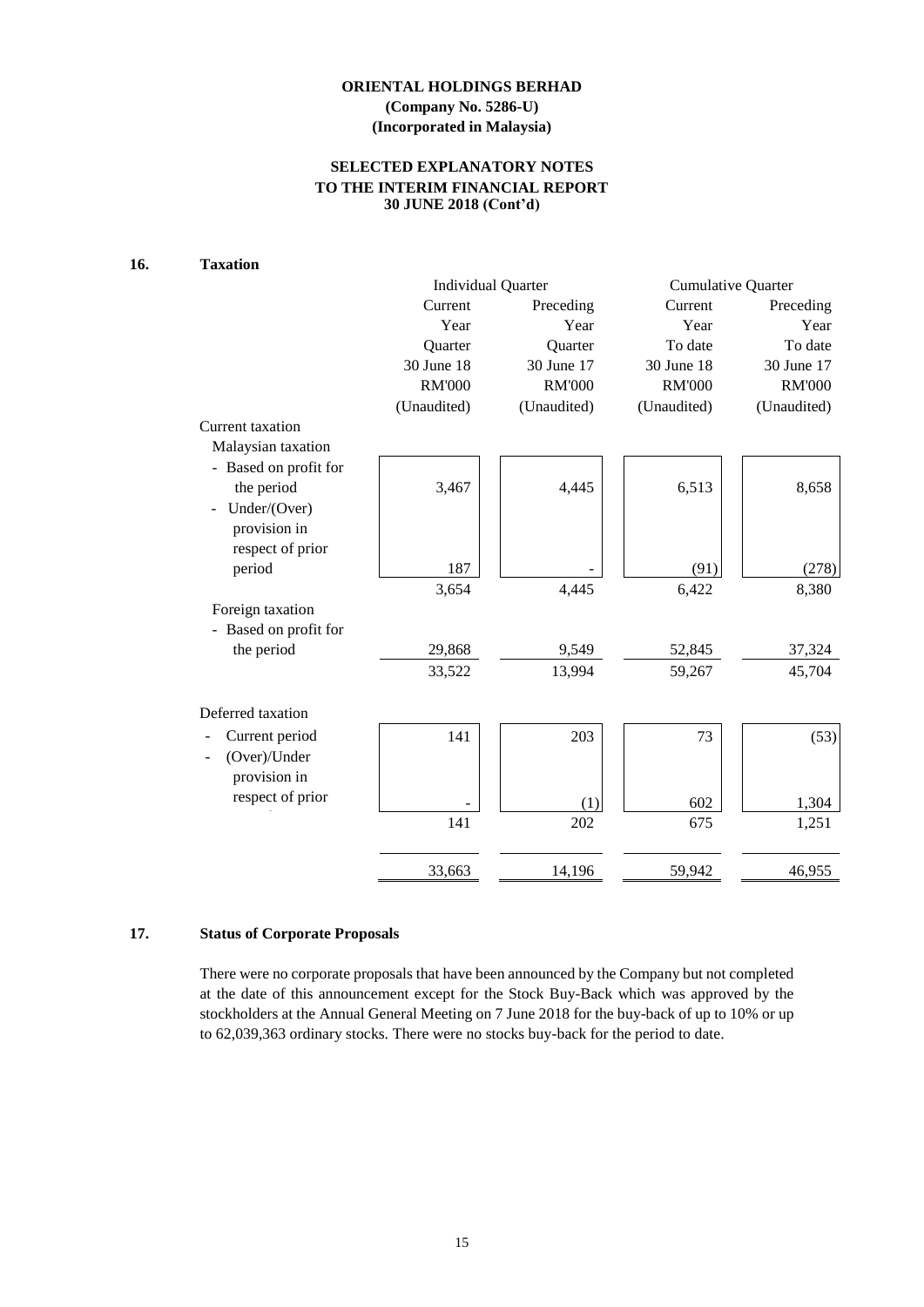# **ORIENTAL HOLDINGS BERHAD (Company No. 5286-U)**

# **(Incorporated in Malaysia)**

# **SELECTED EXPLANATORY NOTES TO THE INTERIM FINANCIAL REPORT 30 JUNE 2018 (Cont'd)**

# **18. Group Borrowings**

|                           | <b>Borrowings denominated in</b> |                    |                                  |                                                   |                                           |  |
|---------------------------|----------------------------------|--------------------|----------------------------------|---------------------------------------------------|-------------------------------------------|--|
|                           | <b>Interest</b><br>rate %        | <b>Ringgit</b>     | ← Foreign Currencies             |                                                   |                                           |  |
| <b>Short Term</b>         |                                  | <b>RM'000</b><br>I | <b>Source</b><br><b>Currency</b> | RM<br>Equivalent<br><b>RM'000</b><br>$\mathbf{H}$ | <b>Total</b><br><b>RM'000</b><br>$I + II$ |  |
| Finance lease obligations | $2.5 - 2.8$                      | 4,633              |                                  |                                                   | 4,633                                     |  |
| Borrowings – secured      |                                  |                    |                                  |                                                   |                                           |  |
| -Revolving credit         | $0.9 - 1.4$                      |                    | JPY 21.995 billion               | 807,969                                           | 807,969                                   |  |
|                           | $2.5 - 3.1$                      |                    | SGD 0.036 billion                | 102,887                                           | 102,887                                   |  |
|                           |                                  |                    |                                  | 910,856                                           | 910,856                                   |  |
| -Term loans- secured      | 2.7                              |                    | SGD 0.001 billion                | 1,734                                             | 1,734                                     |  |
|                           | 3.0                              |                    | THB 0.008 billion                | 975                                               | 975                                       |  |
|                           |                                  |                    |                                  | 2,709                                             | 2,709                                     |  |
| Borrowings - unsecured    |                                  |                    |                                  |                                                   |                                           |  |
| -Bankers acceptance       | $4.0 - 4.5$                      | 21,432             |                                  |                                                   | 21,432                                    |  |
| -Revolving credit         | $0.9 - 1.5$                      |                    | JPY 17.260 billion               | 642,527                                           | 642,527                                   |  |
|                           |                                  | 26,065             |                                  | 1,556,092                                         | 1,582,157                                 |  |
| <b>Long Term</b>          |                                  |                    |                                  |                                                   |                                           |  |
| Finance lease obligations | $2.5 - 2.8$                      | 7,727              |                                  |                                                   | 7,727                                     |  |
| Term loans - secured      | 2.7                              |                    | SGD 0.015 billion                | 42,757                                            | 42,757                                    |  |
|                           | 3.0                              |                    | THB 0.064 billion                | 7,799                                             | 7,799                                     |  |
|                           |                                  |                    |                                  | 50,556                                            | 50,556                                    |  |
|                           |                                  | 7,727              |                                  | 50,556                                            | 58,283                                    |  |
| <b>Total Borrowings</b>   |                                  | 33,792             |                                  | 1,606,648                                         | 1,640,440                                 |  |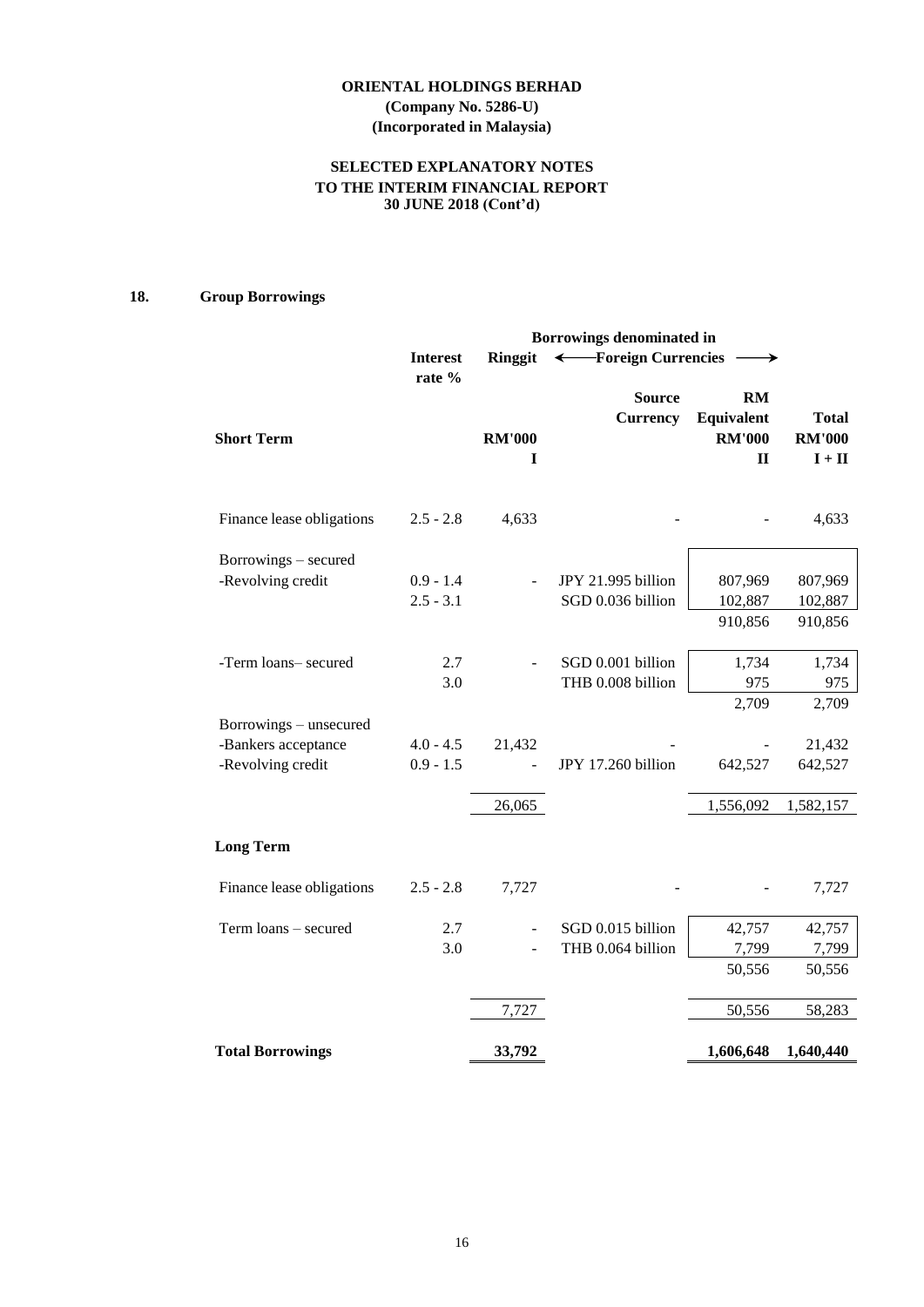#### **SELECTED EXPLANATORY NOTES TO THE INTERIM FINANCIAL REPORT 30 JUNE 2018 (Cont'd)**

#### **19. Trade receivables**

The ageing analysis of trade receivables (included under trade and other receivables category) as at 30 June 2018 is as follows:

|                           | <b>RM'000</b> | $\frac{0}{0}$ |
|---------------------------|---------------|---------------|
| Not past due              | 281,591       | 80.6          |
| Past due $<$ 3 months     | 56,059        | 16.0          |
| Past due 3-6 months       | 5,000         | 1.4           |
| Past due 6-12 months      | 5,097         | 1.5           |
| Past due more than 1 year | 1,706         | 0.5           |
|                           | 349.453       | 100.0         |

The Group did not impair the past due trade receivables but monitor these receivables closely. No bad and past due debts are anticipated that could materially affect the financial results and financial position of the Group as a whole.

#### **20. Changes in Material Litigations**

Not applicable.

#### **21. Dividend Proposed**

The Board of Directors proposed a single tier interim dividend of 6 sen per ordinary stock (2017 : 6 sen per ordinary stock) totalling RM37,221,710 in respect of the financial year ending 31 December 2018. The entitlement date and payment date will be announced at a later date.